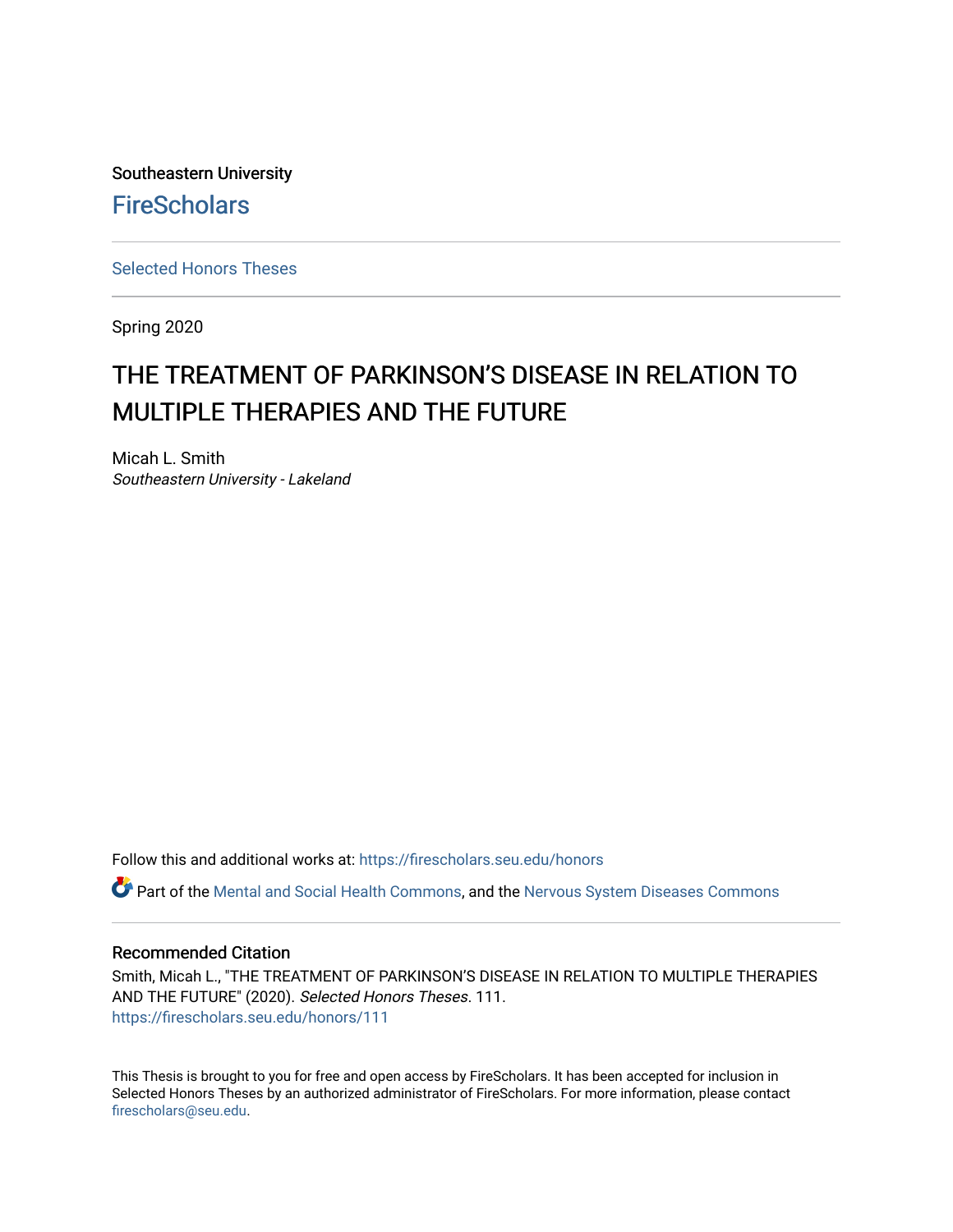# THE TREATMENT OF PARKINSON'S DISEASE IN RELATION TO MULTIPLE THERAPIES AND THE FUTURE

by

Micah Smith

Submitted to the School of Honors

in partial fulfillment

of the requirements for University Honors Scholars

Southeastern University

2020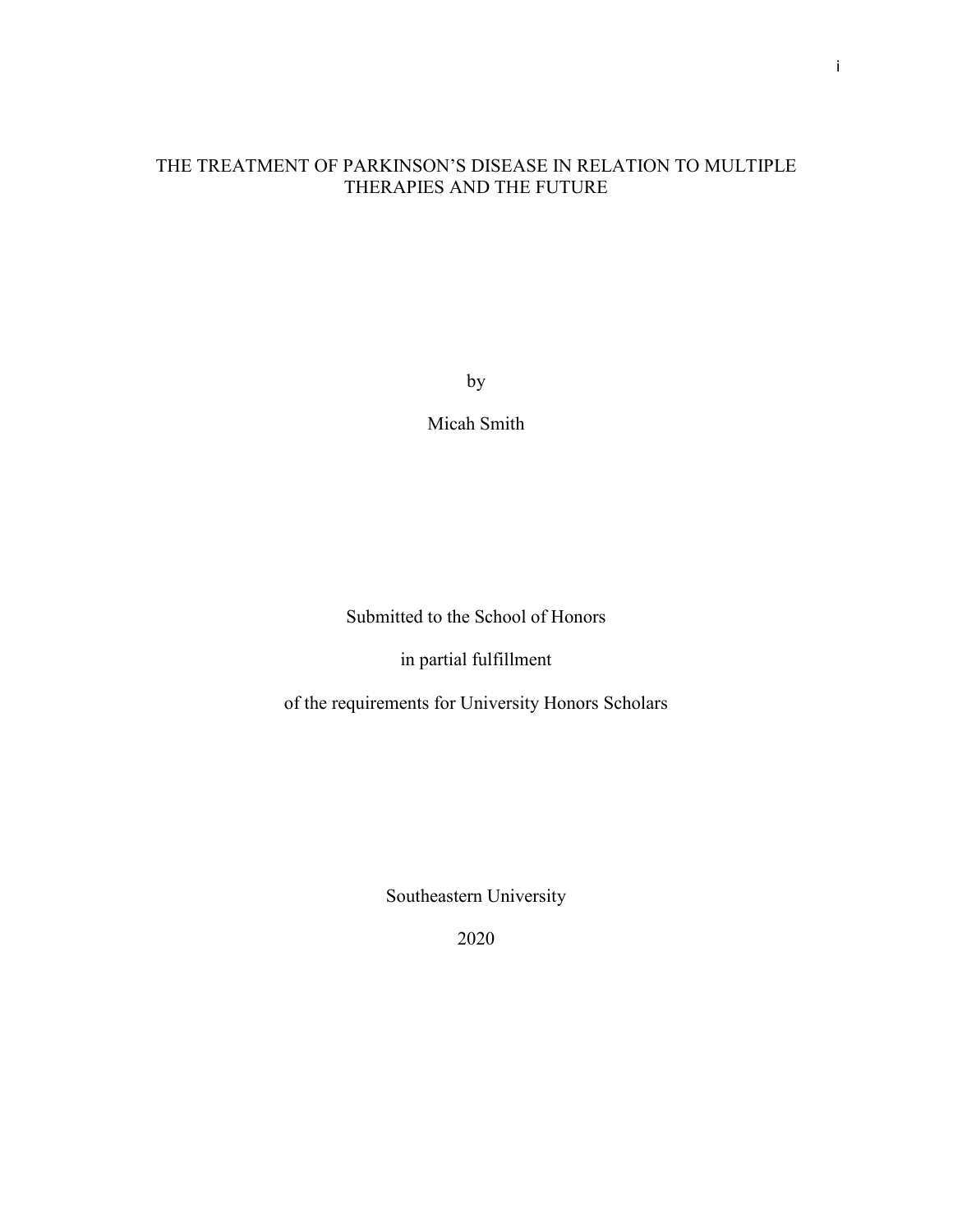Copyright by Micah Smith

2020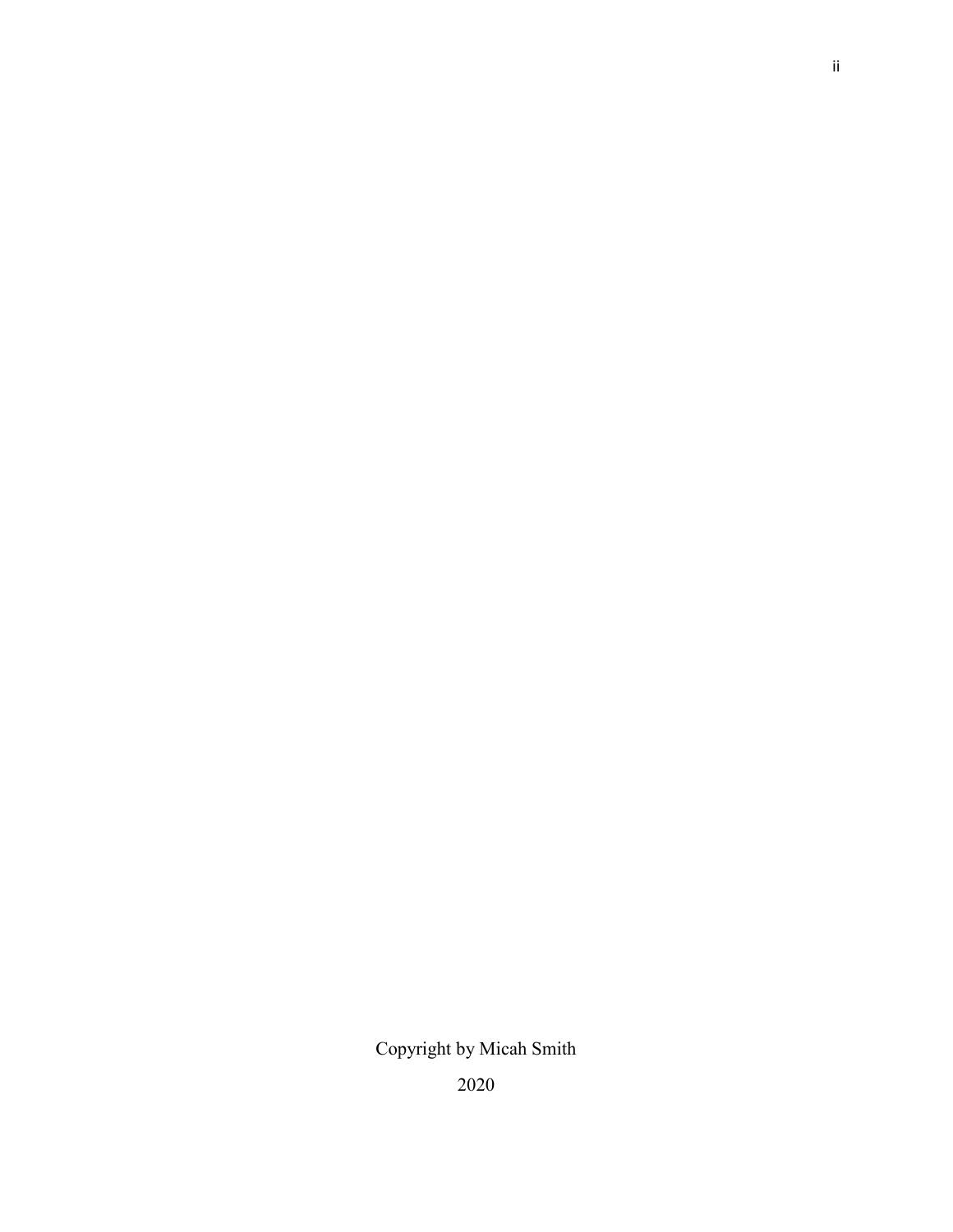#### **Acknowledgement**

I would like to thank my advisors, Dr. Fullerton and Professor Berry, who helped guide me throughout the process for writing my thesis. Their advice allowed me to smoothly progress through this discussion of Parkinson's disease. I would also like to acknowledge my family, as they have always been supportive throughout my college career. Their encouragement enabled me to persevere throughout my schooling. Finally, I would like to thank Dr. Miller, who has been a great professor and mentor to me since freshman year. He has not only been a source of academic guidance, but also a source of wisdom when it comes to life and all its situations.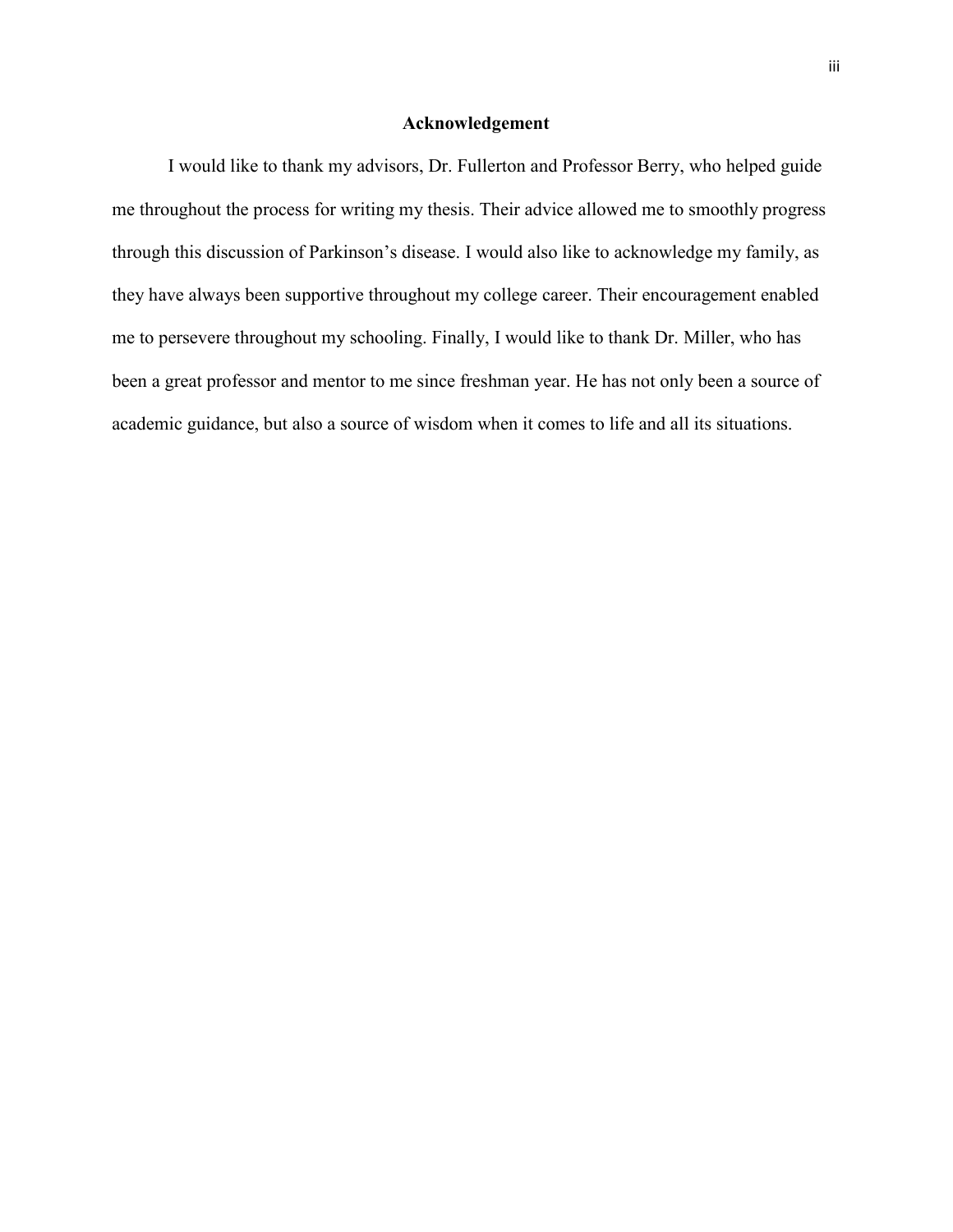#### **Abstract**

Parkinson's disease has become a growing issue worldwide and has yet to be presented with a cure. Various treatment methods have been introduced that include physical exercise, genetic therapy, pharmacological treatment, and/or alternative methods. An extended literature review was conducted evaluating numerous articles and focus was given to an ongoing research project in an effort to present current information. As a result, various routes of effective treatment have been evaluated for treating Parkinson's diseases by observing if symptoms or the progression/prevention of the disease is hindered/reduced. Thus, a summary is given concerning what methods are effective in treating the disease. Regarding the future, suggestions are given considering what can be done to improve current methods and what other opportunities may be available. In all, this thesis presents a discussion of Parkinson's disease in terms of its history, current methods of treatment, and future studies.

**KEY WORDS**: Parkinson's disease, Rock Steady, levodopa, physical exercise, DOPAL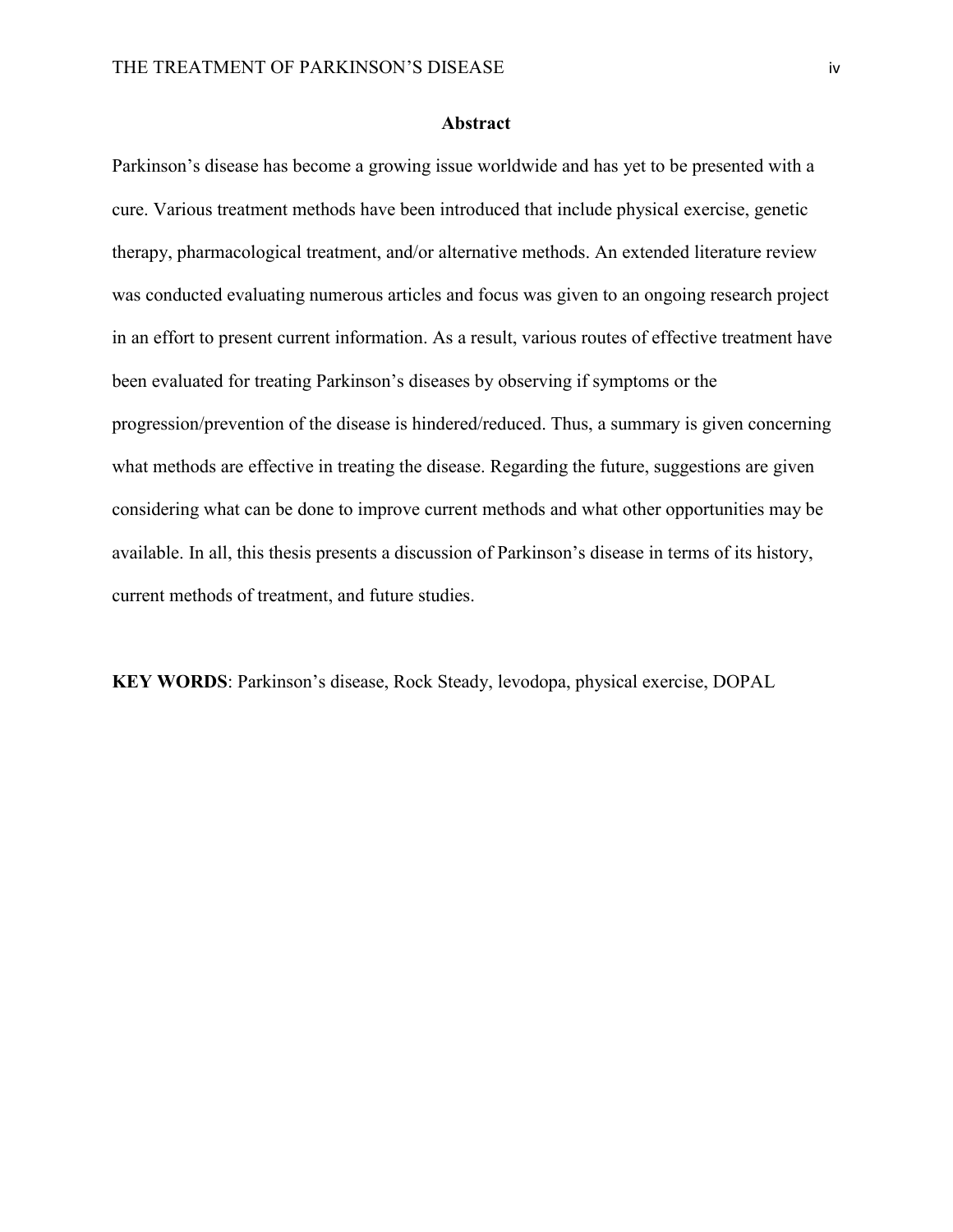# **Table of Contents**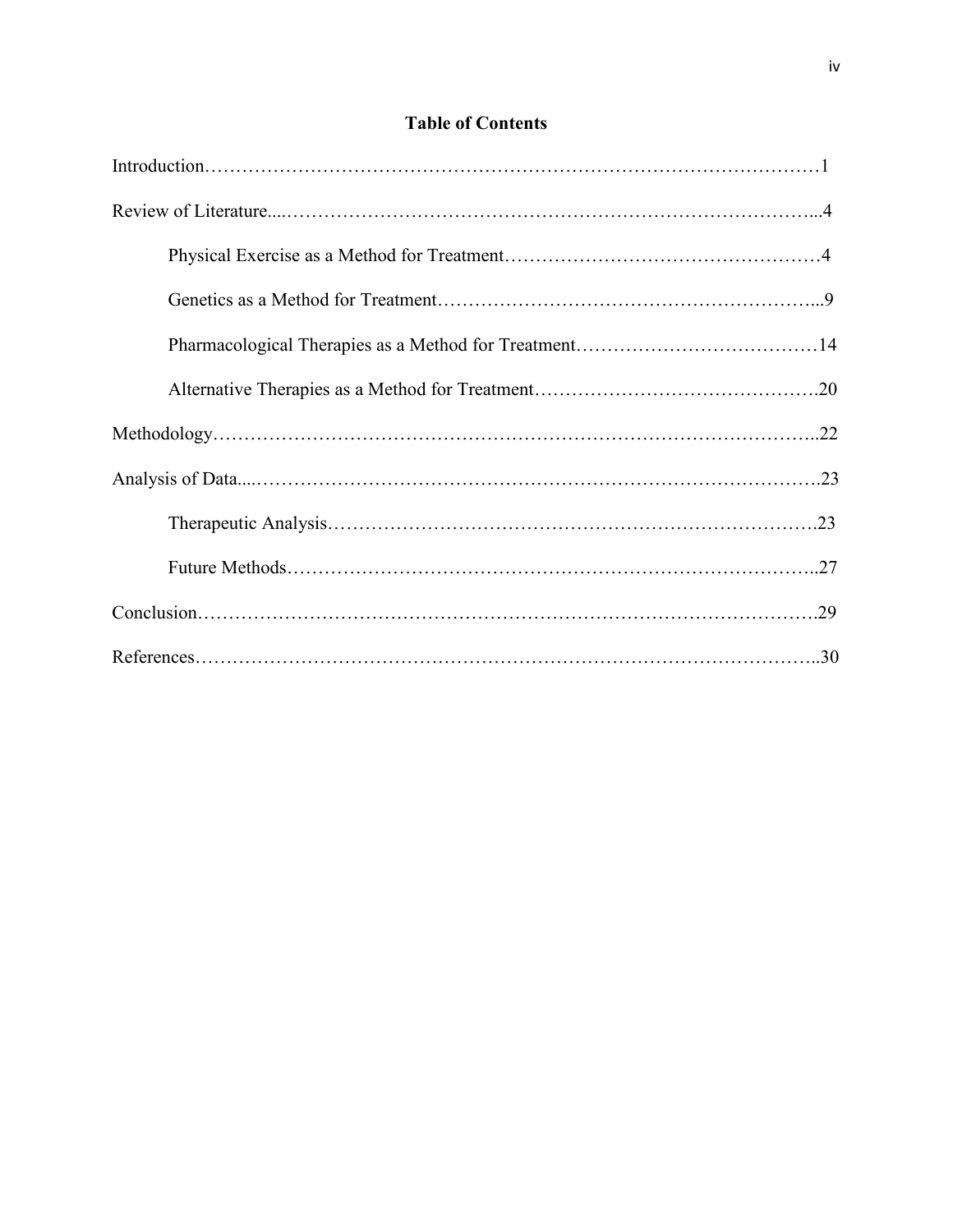#### **Introduction**

From an international perspective, health and quality of life are a common goal that all countries share, as demonstrated by the progress made within the past century towards increasing life expectancy (Senior Living, 2017). However, there are various health issues that still exist that have yet to be cured. One primary example that needs to be addressed is Parkinson's disease, which is the second most common neurodegenerative disease in the United States (Earhart & Williams, 2012). Based on the U.S. 2010 census, approximately 680,000 people at the age of 45 and older suffer from this disease (Marras et al., 2018). Overall, it is estimated by 2020, this number will rise to 930,000, and by 2030, to 1,238,000 (Marras et al., 2018). Therefore, society needs to begin to understand this disease, as it is becoming an increasing threat to the well-being of the population. Explicitly, the older population holds the most considerable risk, with the average age of diagnosis being 60 years old (Michael J. Fox Foundation, 2019). In all, in order to treat this threatening issue, its history and biology must be understood to determine an effective method by which this disease can be treated.

In 1817, a man by the name of James Parkinson became the first person to define Parkinson's disease (Mhyre et al., 2012). Initially, it was referred to as "shaking palsy" due to the tremors experienced (Jankovic, 2008; Mhyre et al., 2012). Altogether, Parkinson wrote *An Essay on Parkinson's Disease* in 1817, which sought to describe the disease (Obeso et al., 2017). Throughout the rest of history, more information became known about the disease as discoveries were continually made through various studies. For example, a discovery in the brain that has allowed scientists to begin to understand the pathology of Parkinson's disease is the presence of Lewy bodies, which are intracellular protein aggregates that have been identified as a causative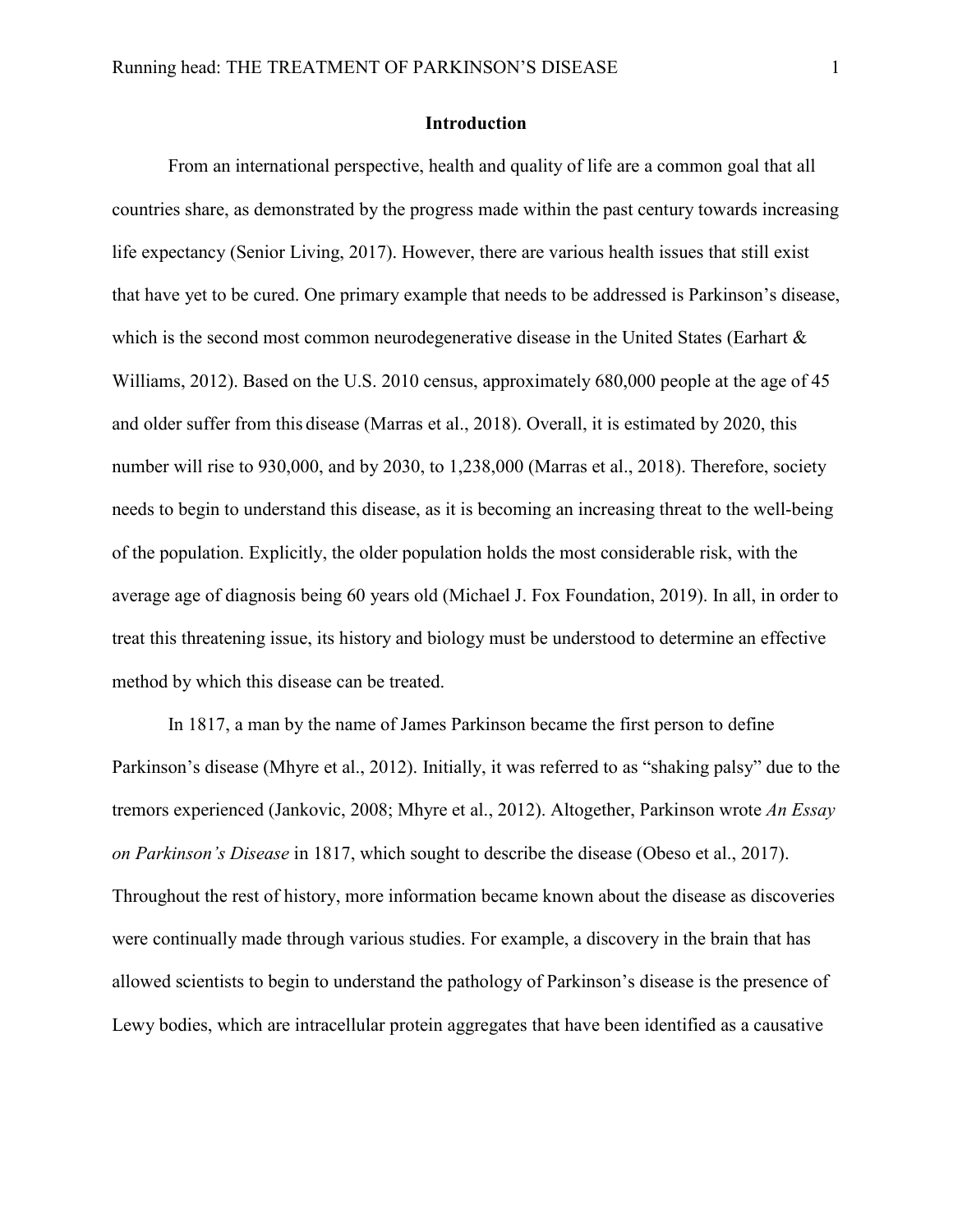factor (Mhyre et al., 2012). Thus, as progress has been made over time, the overall perception of why Parkinson's disease occurs has developed.

Currently, research has attributed the cause of Parkinson's disease to a metabolite called 3,4-dihydroxyphenylacetaldehyde, which is referred to as DOPAL (Burke et al., 2008). Altogether, when analyzing the biology of Parkinson's disease, DOPAL has been shown to have a toxic effect on the brain (Burke et al., 2008). Specifically, the substantia nigra, which helps control movement by processing feedback, is affected by DOPAL (Brown et al., 2014; Burke et al., 2008). Thus, Lewy bodies accumulate in the substantia nigra, which causes feedback to malfunction (Burke et al., 2008). As a result, this has led to four cardinal motor symptoms forming as a result. The first symptom that characterizes Parkinson's disease is a tremor, which is often demonstrated by a shaking of the hands (Jankovic, 2008). The second symptom is rigidity, which is the inability to complete movements without some resistance from the contraction of the muscles within the body (Jankovic, 2008). Third, bradykinesia is a physical trademark of Parkinson's disease. It is typically described as slow movement, and it can be observed by how those with Parkinson's disease shuffle their feet when they walk (Jankovic, 2008). Last, postural deformity occurs, which is typically exemplified by the back and/or neck being extremely flexed (Jankovic, 2008). Additionally, this can also occur in the legs, leading to instability (Jankovic, 2008). As a result, falling can be common. Aside from motor symptoms, non-motor symptoms also occur. These include cognitive disorders, depression, constipation, rapid eye movement disorder, and olfactory dysfunction (Zhang et al., 2016). Altogether, the complexity of Parkinson's disease and its wide range of symptoms has made it difficult for scientists to find a cure that is able to address each aspect of the disease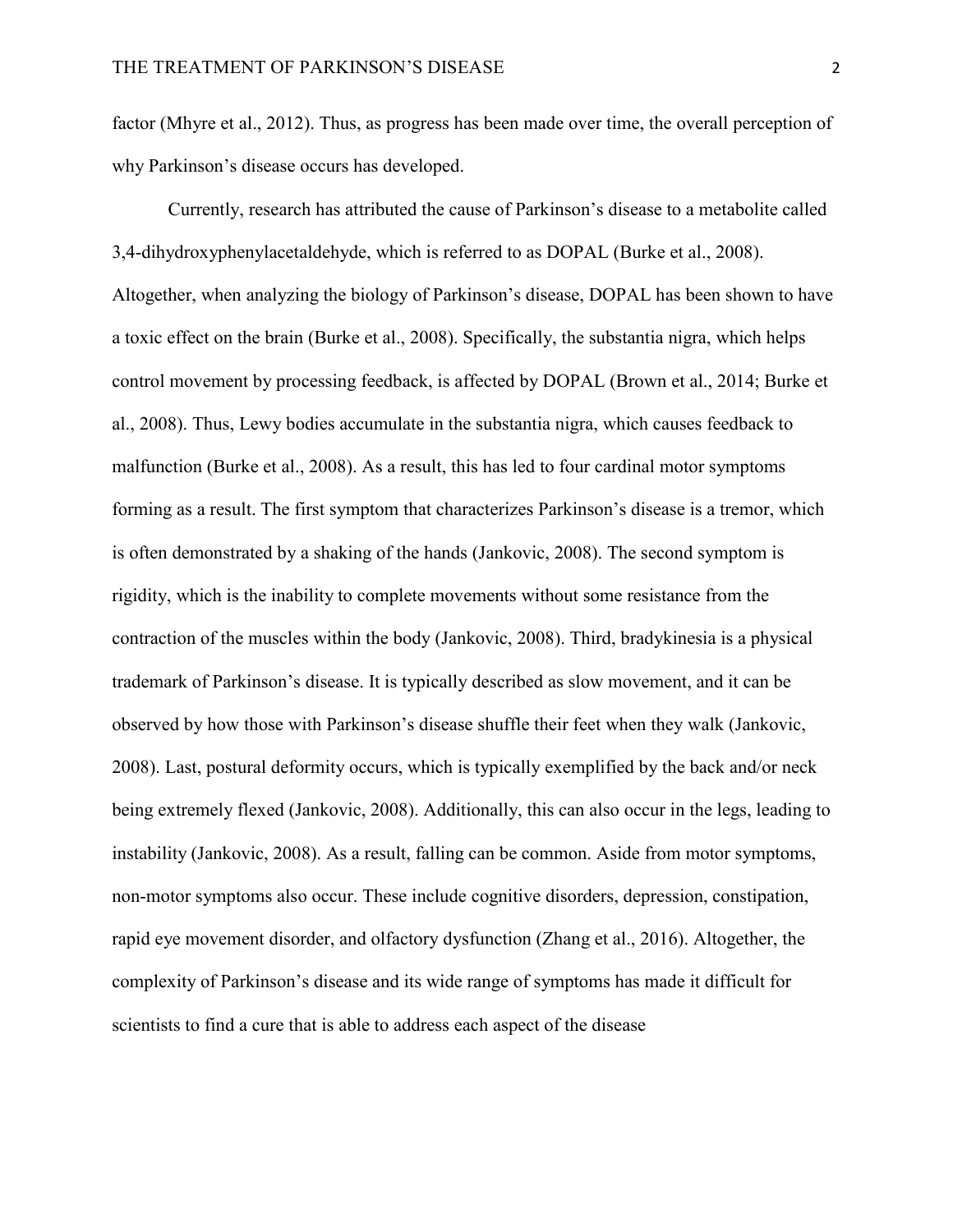Presently, no cure has been found for Parkinson's disease. Therefore, therapeutic methods have been introduced in order to alleviate symptoms and improve quality of life (Zhang et al., 2016). Thus, this issue at hand provides a list of questions that need to be answered:

- What therapies or methods are currently available that can treat the symptoms of Parkinson's disease?
- In light of there being many proposals for treatment, how many are effective and what factors of the disease does it treat?
- For the future, what therapies may be increasingly used or introduced?
- If possible, are there any hypotheses that are being tested in order to hopefully find a cure?

Throughout this thesis, various types of therapies will be discussed in terms of their effectiveness and what areas of the disease they impact. Thus, the overall quality of life for the patient, and the severity of the disease will be discussed. Then, the future of treatment will be considered in order to propose what specific methods will either be introduced or used more on a routine basis. Altogether, the hopes for a cure will be discussed as well in terms of what is being done to achieve this goal.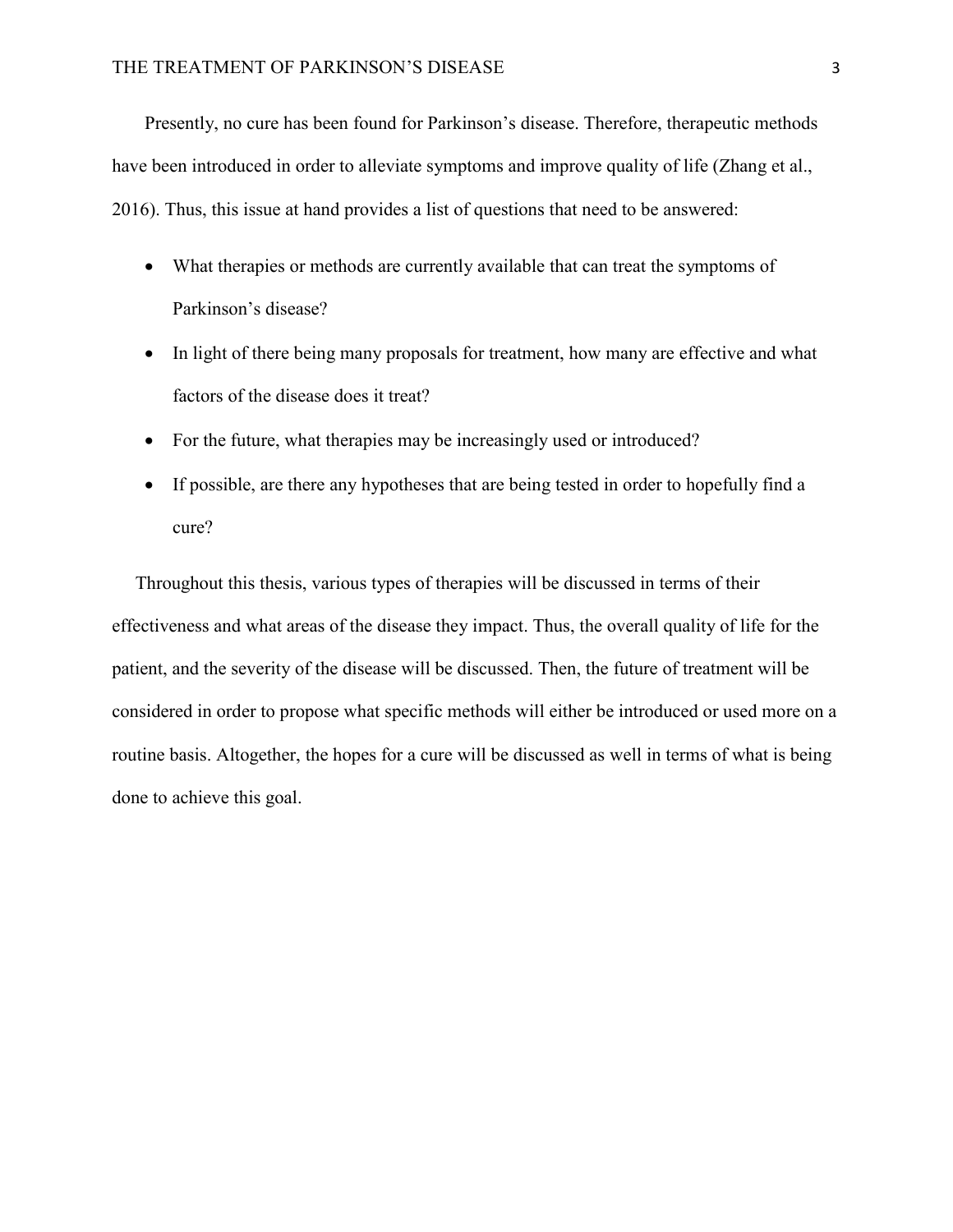# **Review of Literature**

After conducting research throughout various databases and reading a plethora of articles, three general categories were found that serve as a method of treatment. First, physical exercise has been shown to be the most diverse method as it contains a multitude of routes by which one can exercise to treat their symptoms. Second, genetics has been shown to be a route of treatment. However, very little work has been done within this field. Third, pharmacological methods have been utilized to reduce the symptoms of Parkinson's disease, but side effects have been shown to create a complicated situation. Fourth, various alternative therapies have been introduced in order to provide treatment. Finally, as research continues, the future of treatment will progress by either emphasizing certain treatments or introducing ideas that could lead to a cure. In all, when addressing current treatment, each category is a different route by which various scientists have attempted to alleviate the symptoms of Parkinson's disease. Therefore, it is critical to understand the impact of each category and its methods.

# **Physical Exercise as a Method for Treatment**

Initially, when attempting to evaluate the efficacy of physical exercise, two articles were predominantly used to determine if this route was productive and significant. First, a study by Fabian David and Julie Robichaud (2015) was analyzed in which the cognitive factor of the disease was assessed in relation to resistance and strengthening exercises. Overall, this article was chosen due to its specific focus on the topic of cognitive benefits and its usage among the scientific community with 59 total citations. Within the article, 38 patients were split into two groups, and one participated in resistance exercises while the other took part in strengthening exercises (David et al., 2015). Altogether, each group experienced cognitive benefits that improved working memory and conflict resolution (David et al., 2015). However, the resistance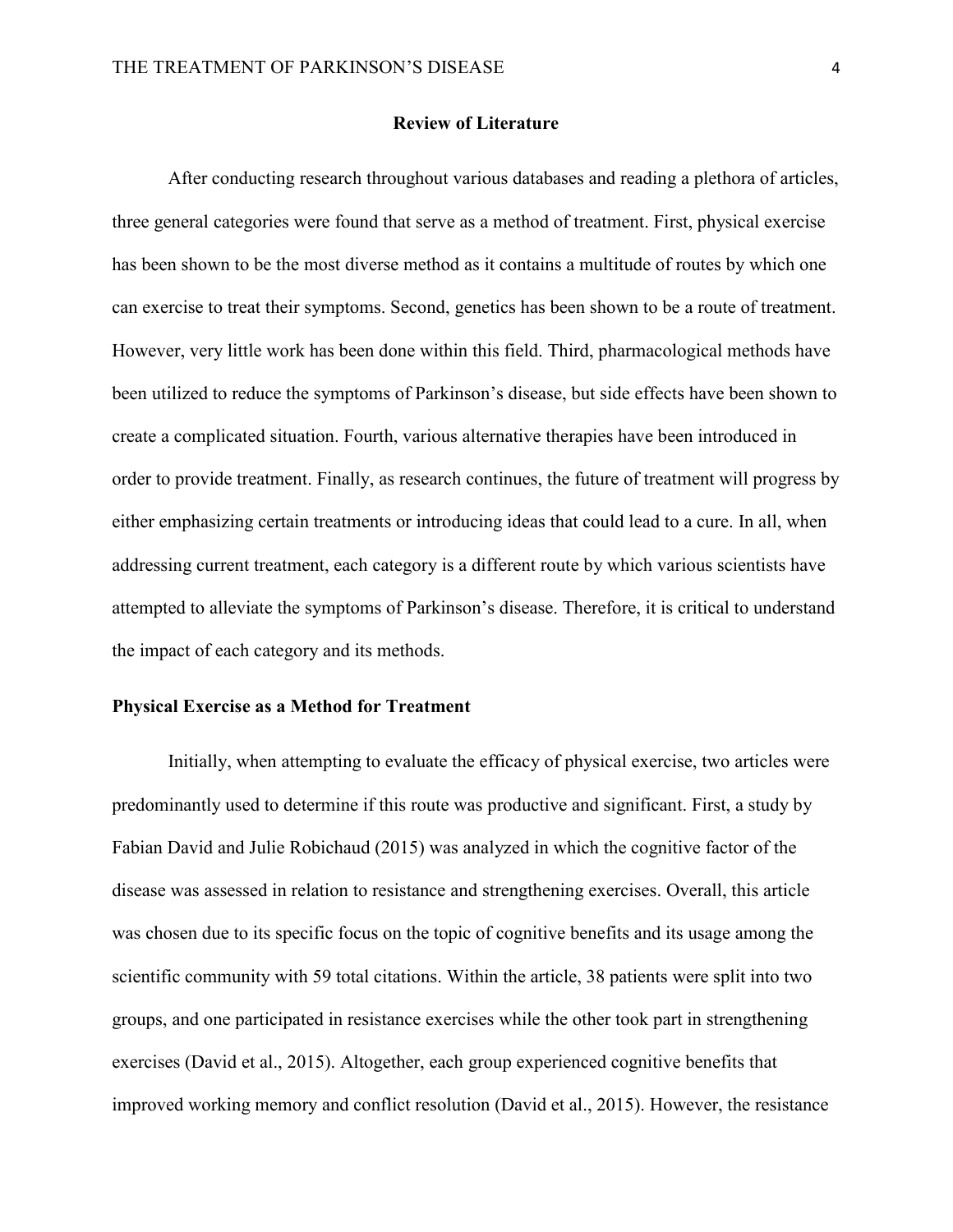group experienced improvements in selective attention as well (David et al., 2015). In all, this article displayed that physical exercise benefits the non-motor symptoms of Parkinson's disease. In the second article by Franciele Cascaes da Silva and Rodrigo da Rosa Iop (2018), motor symptoms were assessed by addressing various methods such as tango dancing and Wii-Fit. Within the study, nine different articles were evaluated that discussed these physical exercises and, it was found that motor symptoms did improve, as shown in specific methods such as Wii-Fit and treadmill training (da Silva et al., 2018). Overall, this article reinforced the concept of utilizing physical exercise as a method of treatment as well.

Aside from the advantages of physical exercise, the disadvantages also need to be addressed. In a study done by Terry Ellis and Jennifer Boudreau (2013), 96 patients with idiopathic Parkinson's disease were evaluated for why they did not consistently exercise each week to improve their health. These participants stated that low outcome expectations, lack of time, and fear of falling were the three primary reasons why they did not partake in physical exercise programs (Ellis et al., 2013). Therefore, the patients explained that they did not expect to reap any significant benefits while also believing that they did not have enough time to exercise. Additionally, the fear of falling, which was most likely due to postural instability, was described as limiting their motivation (Jankovic, 2008). Through this study, it can be shown that limitations do exist within this methodology, as the symptoms of this disease decrease motivation and belief that improvements can occur. Aside from these three limitations, an additional barrier was also found to exist. Due to those with Parkinson's disease typically being older, physical degeneration must also be taken into account as a potentially limiting factor (Michael J. Fox Foundation, 2019). Therefore, orthopedic surgery may be necessary as the hip, knee, or spine can be damaged from prolonged constant pressure. In addition, orthopedic surgery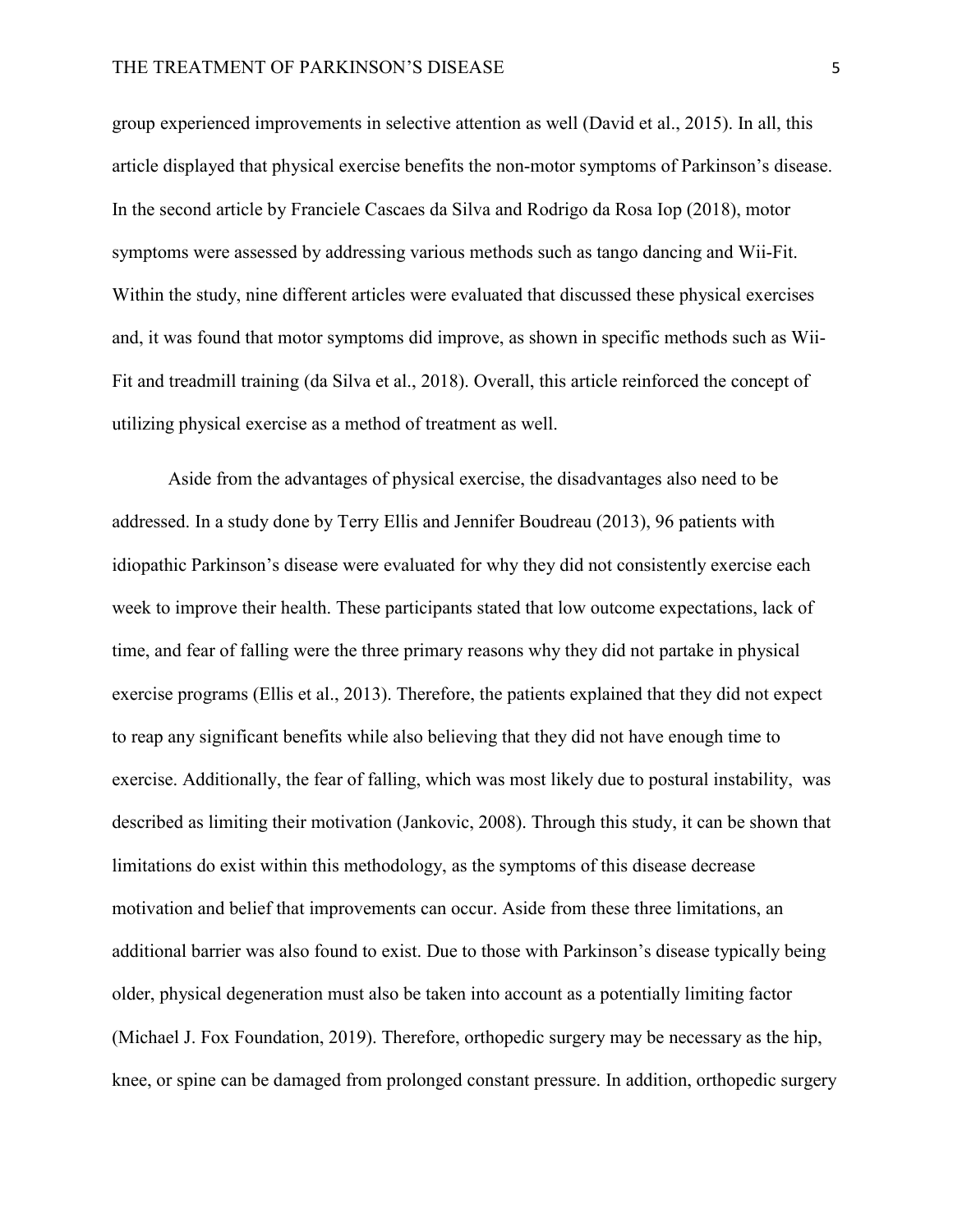has been found to be a limitation for those who want to undergo physical treatment based on a study by Catherine C. Price and Shellie Anne T. Levy (2015). Within the study, eight patients with Parkinson's disease were admitted into the test (Price et al., 2015). Altogether, three of the participants had not undergone orthopedic surgery, while the other five had undergone a procedure (Price et al., 2015). Overall, it was found that orthopedic surgery was associated with cognitive decline, thus labelling it as a potential factor that would inhibit treatment (Price et al., 2015). In the end, these were the only two articles found that addressed limitations as no other studies specifically addressed any other limitations such as lack of motivation and procedures that may inhibit treatment.

After conducting this initial research on physical exercise as a method for treatment, specific routes were then researched in order to examine what was offered and how effective the procedures were. Thus, an article by Jie Dong and Yanhua Cui (2016) was selected, as it involved a review of a multitude of physical treatment methods. Altogether, Tai Chi, dance, and yoga were some of the main mechanisms discussed, and they were found to produce motor benefits such as improved balance, strength, and flexibility (Dong et al., 2016). When conducting research specifically on these methods, an article by Xiaojia Ni and Shaonan Liu (2014) was found that addressed Tai Chi. Within the procedure, these authors analyzed Tai Chi by collecting various articles about the subject and evaluating them to determine which ones were the most reliable and impactful (Ni et al., 2014). Overall, it was found through the article that Tai Chi was shown to improve mobility along with the quality of life (Ni et al., 2014). Concerning dance, an article by Kristi Michels and Ornella M. Dubaz (2018) was found that addressed dance as a method of treatment. In the procedure, 13 patients with Parkinson's disease were split into groups where only one participated in dancing for 10 weeks (Michels et al., 2018). After the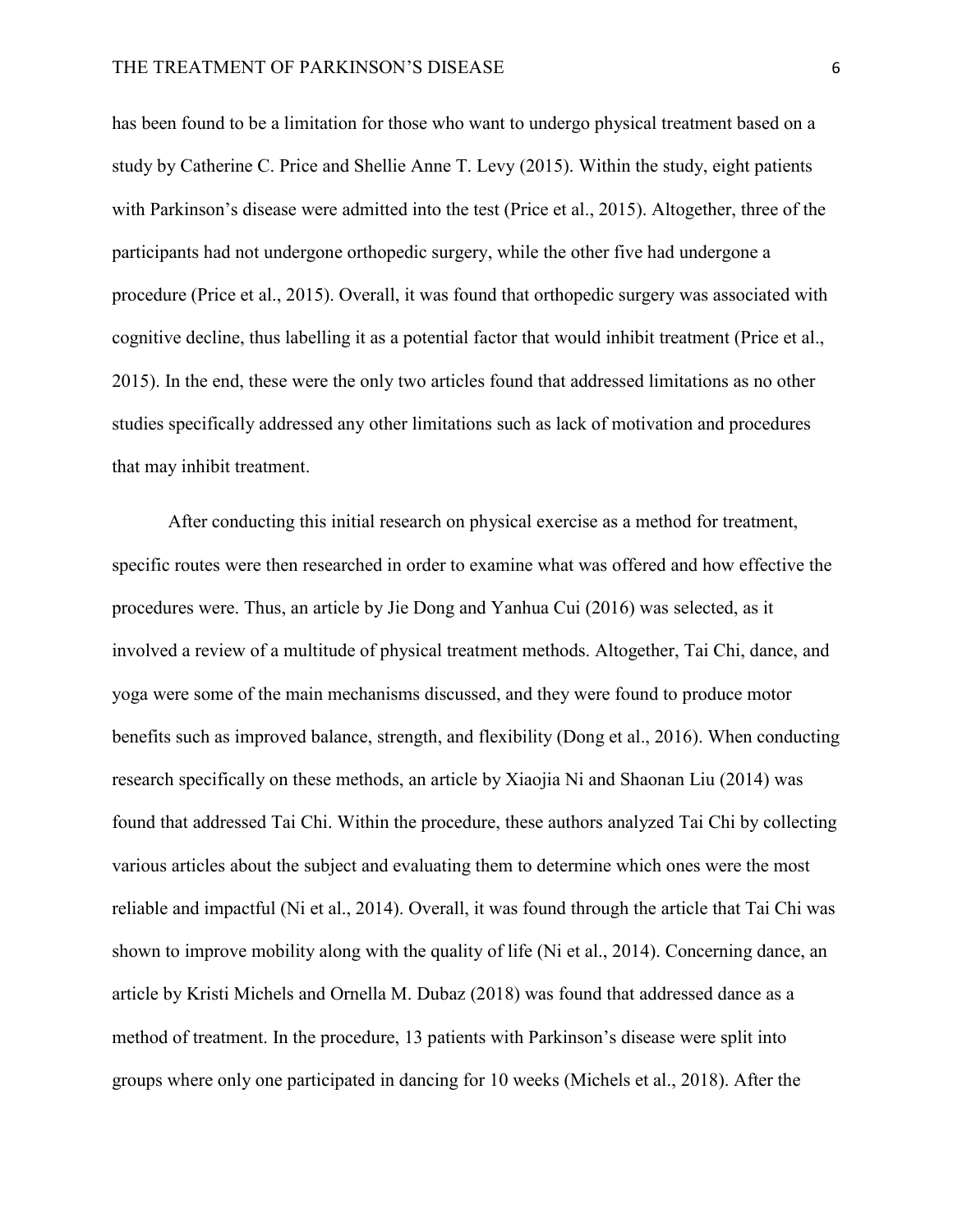study, the two groups were then compared in order to analyze the benefits of dancing. The patients within the exercise group were found to improve emotionally, mentally, and physically (Michels et al., 2018). Therefore, it was supported that dance is a potential physical method of treatment. Finally, when addressing yoga, a study by Marieke Van Puymbroeck and Alysha A. Walter (2018) was chosen as it specifically addressed the disease by having 30 patients with Parkinson's disease partake in the experiment. Within the procedure, the 30 participants were split into a control group and yoga group. Then, an eight-week program began for the yoga group, and at the end of the trial, the groups were compared. Altogether, it was discovered that motor symptoms for the yoga group improved significantly in factors such as balance and posture (Van Puymbroeck et al., 2018). In another article, the authors, Corjena Cheung and Rozina Bhimani (2018), also tested yoga in relation to Parkinson's disease. Within the study, 20 patients with Parkinson's disease were chosen to undergo a 12-week program. Every week, the patients would participate in two hour-long sessions of yoga (Cheung et al., 2018). In order to provide results, the participants were evaluated at baseline, 12 weeks, and six months postintervention (Cheung et al., 2018). In all, motor symptoms were shown to improve in the participants when they were examined post-intervention (Cheung et al., 2018).

When looking for other methods not mentioned by Dong and Cui, several other programs were found. For instance, treadmill training was addressed in an article by Gammon M. Earheart and April J. Williams (2012). Within the procedure, 203 patients were chosen that had Parkinson's disease with severity ranging from stages one to three based on the Hoehn & Yahr scale (Earhart  $&$  Williams, 2012). Each participant underwent evaluations that assessed gait, walking speed, freezing of gait, the severity of symptoms, and quality of life (Earhart & Williams, 2012). Then, sessions on the treadmill were conducted and, evaluations were taken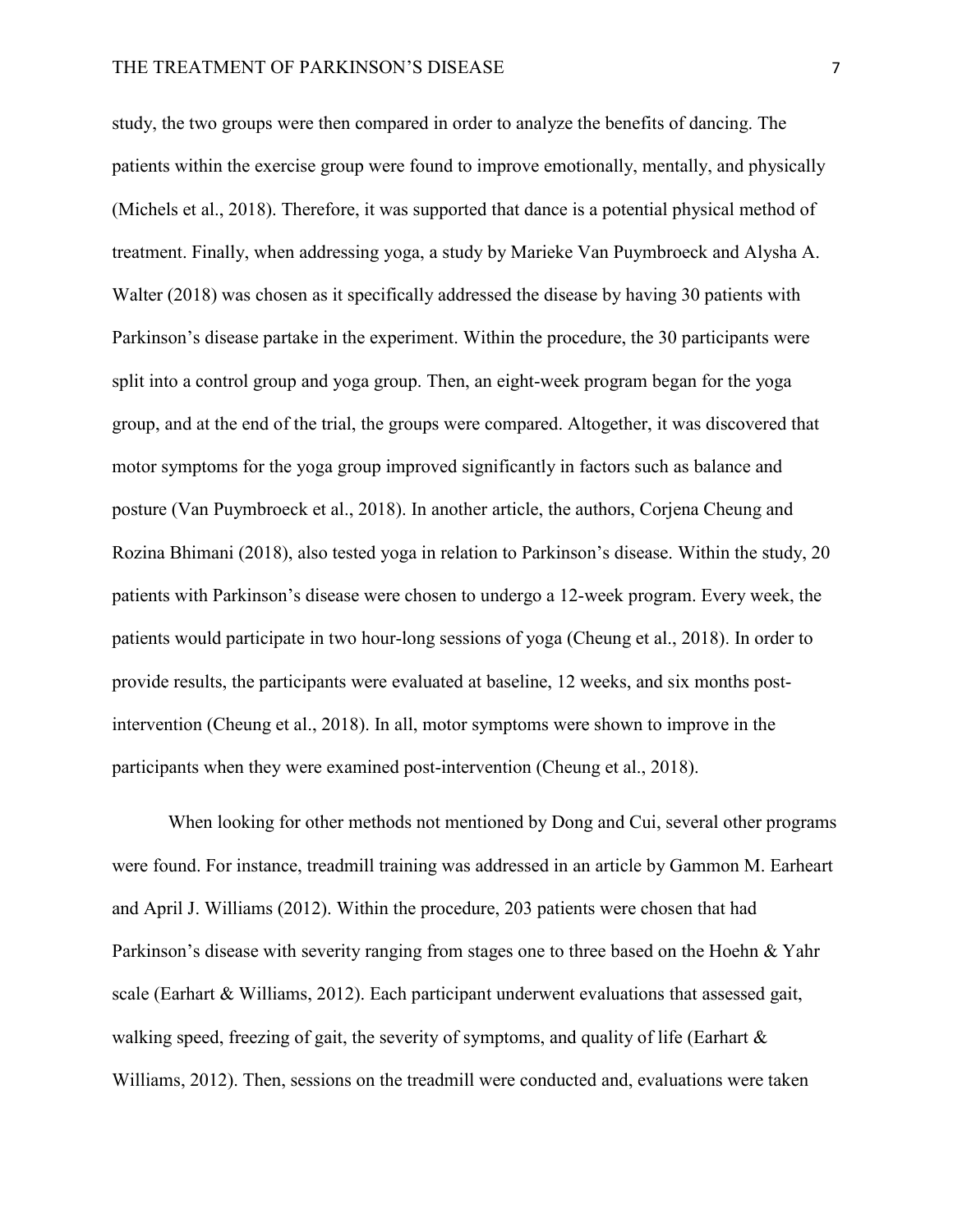post-intervention (Earhart & Williams, 2012). Overall, each field was shown to improve, along with no adverse events occurring (Earhart & Williams, 2012). In another study by Lisa M. Shulman and Leslie I. Katzel (2013), treadmill training at different intensities was compared to strength and resistance exercises. A total of 60 patients with Parkinson's disease were tested, and it was shown in every type of exercise that improvements in fields such as VO2 peak and distance walking were observed (Shulman et al., 2013). In comparison to strength and resistance exercises; however, treadmill training showed better results for VO2 peak while only strength benefits came from the strength and resistance exercises (Shulman et al., 2013). In all, treadmill training was verified by each study as a method of treatment for Parkinson's disease that specifically affected motor symptoms (Earhart & Williams, 2012; Shulman et al., 2013). Aside from these sources, no articles were found in order to provide further data relative to treadmill training.

Concerning another method of treatment, it was found that in an article by Alessandro Picelli and Stefano Tamburin (2014), robot-assisted arm training was tested to evaluate if motor improvements would occur. In total, 10 patients with idiopathic Parkinson's disease underwent five training sessions a week, for two weeks where a robot-assisted them in passive and active movements of the right arm (Picelli et al., 2014). By the end of the experiment, the functionality of the arm and hand was shown to have improved, but the quality of life showed no changes (Picelli et al., 2014). This lack of change could have possibly been attributed to the procedure having no long-term follow-ups (Picelli et al., 2014). In the end, if another trial were to occur, long-term follow-ups would need to be utilized. Altogether, when looking for additional data on robot-assisted training in relation to Parkinson's disease, no other articles were found.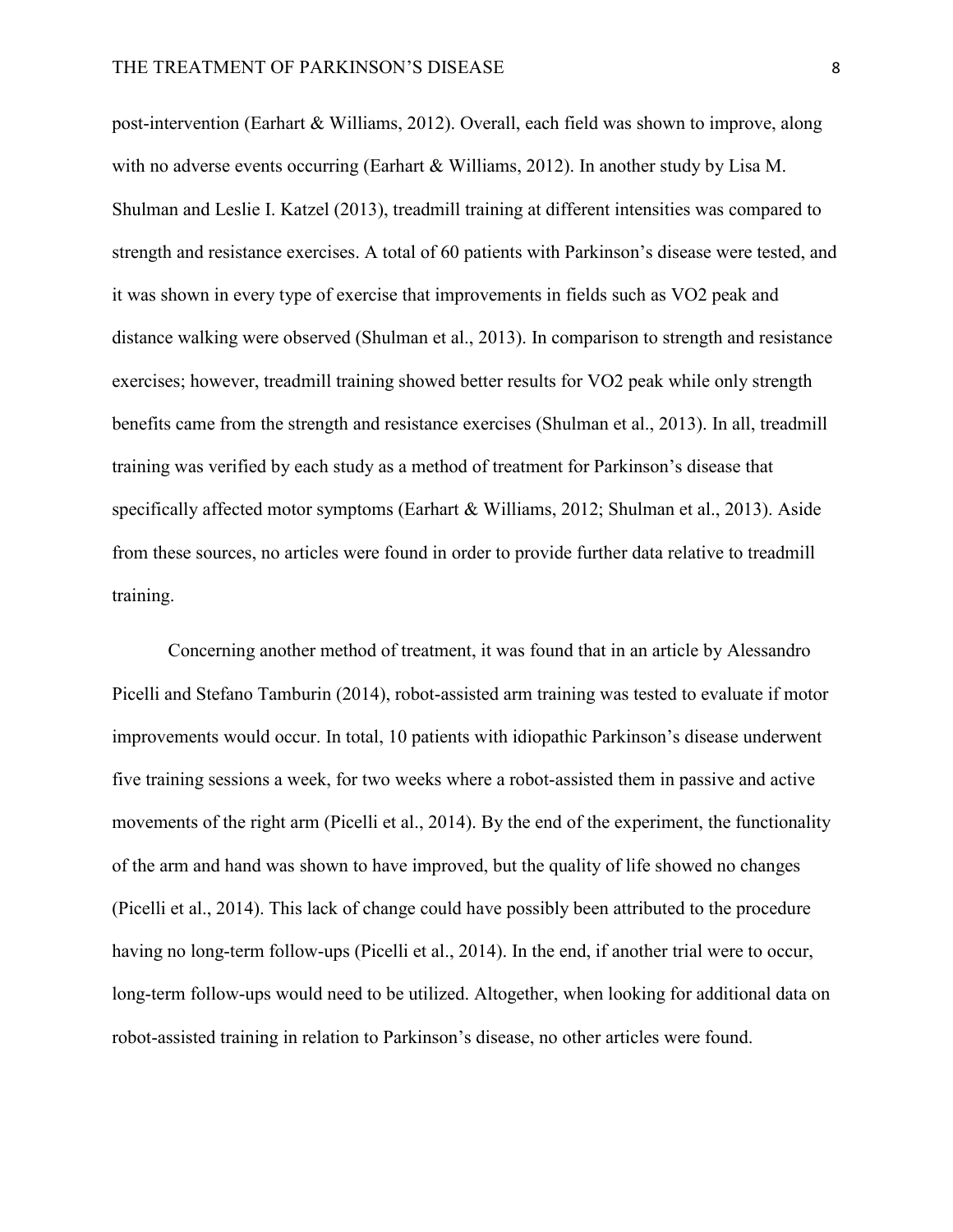Another trial that has been proposed is boxing training. In an article by Stephanie A. Combs and Dyer Diehl (2011), seven male patients with Parkinson's disease joined the program, Rock Steady Boxing, for a total of 12 weeks. Within the program, the participants engaged in exercises that activated the upper and lower body through activities such as punching and shuffling of the feet (Combs et al., 2011). At the end of the experiment, improvements in mobility, balance, and quality of life were observed (Combs et al., 2011). Overall, boxing was shown to be a potential method of treatment, but further studies would need to be conducted that involved females, as only males participated in the trial. When looking for further information, no other articles were found that reinforced or debated the results of the study.

Finally, one last physical exercise that has been presented is a balance program. In a study by David W. Sparrow and Tamara R. DeAngelis, 23 patients with idiopathic Parkinson's disease were separated into two groups that would each undergo a three-month balance program and a three-month period of inactivity (Sparrow et al., 2016). Overall, balance and fear of falling were assessed utilizing various tests such as the Falls Efficacy Scale-International and the Mini-BESTest (Sparrow et al., 2016) Altogether, it was observed that improvements occurred for each group (Sparrow et al., 2016).

#### **Genetics as a Method for Treatment**

Within the past decade, research within genetics has become a topic for addressing Parkinson's disease (Lin & Farrer, 2014). This is due to various experiments, such as a genomewide association study that was able to identify 11 different loci in Parkinson's disease patients (Lin & Farrer, 2014). Altogether, the linkage between genetic mutations and Parkinson's disease has been supported and led to research ventures in order to develop genetic methods of treatment (Lin & Farrer, 2014).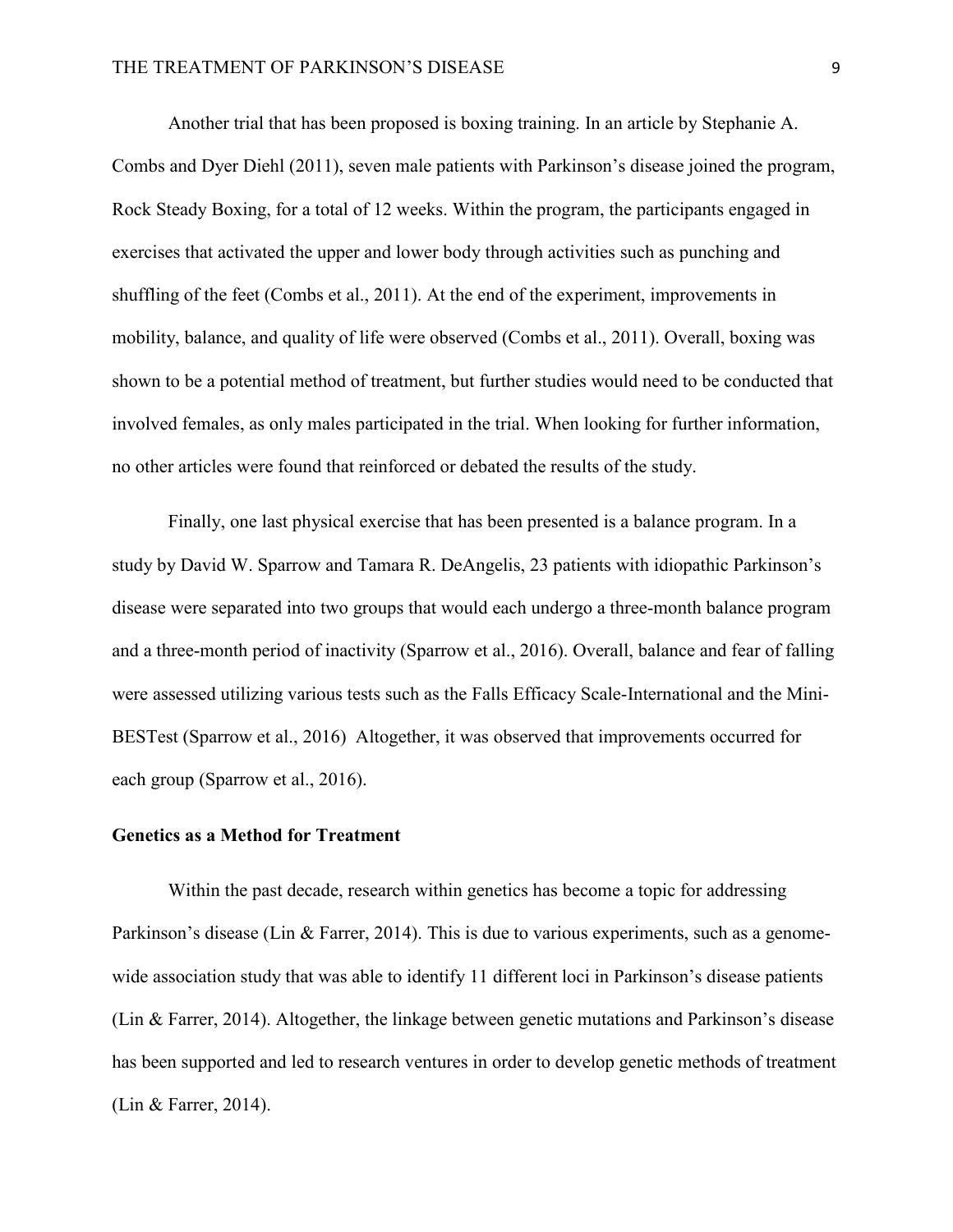In the article by Dong and Cui (2016), gene therapy was introduced as a potential method of treatment in order to reverse the effect of the defective genes. Methods, such as using a vector to import a carried gene, have been tested and shown to improve the severity of symptoms (Dong et al., 2016). In a study conducted by Raymond T. Bartus, Marc S. Weinberg, and Richard Jude S. Samulski (2014), five different gene therapies were utilized in order to evaluate if benefits would be reaped. First, adeno-associated viral vectors and glutamic acid decarboxylase were used to see if motor control would improve (Bartus et al., 2014). Within the trial, 45 subjects with Parkinson's disease were selected with 50% undergoing treatment, while the other half was a sham group (Bartus et al., 2014). After conducting the trial, a difference of 3.4 points was observed in the Unified Parkinson's Disease Rating Scale based on a clinicianscored motor evaluation (Bartus et al., 2014). Despite these positive results, the clinical effects were observed to be minimal overall. For example, five subjects were eliminated from the study after the trials as the magnetic resonance imaging showed that the injections were off-target (Bartus et al., 2014). Additionally, when the PDQ-39 was used to evaluate the health status of the subjects, 21 efficacy points out of 39 were observed to show no difference before and after treatment (Bartus et al., 2014). Overall, it was concluded that the results were shown to be minimal and insignificant (Bartus et al., 2014).

In the second trial, adeno-associated viral vectors and aromatic L-amino acid decarboxylase were used to enhance dopamine levels (Bartus et al., 2014). Before human trials, 1-methyl-4-phenyl-1,2,3,6- tetrahydropyridine was used on monkeys to replicate the symptoms of Parkinson's disease, as this compound has been found to target the same neurons that degenerate the brains of those with the disease (Bartus et al., 2014; Sian et al., 1999). After conducting the trial on the primates, the process was shown to be safe and moved forward to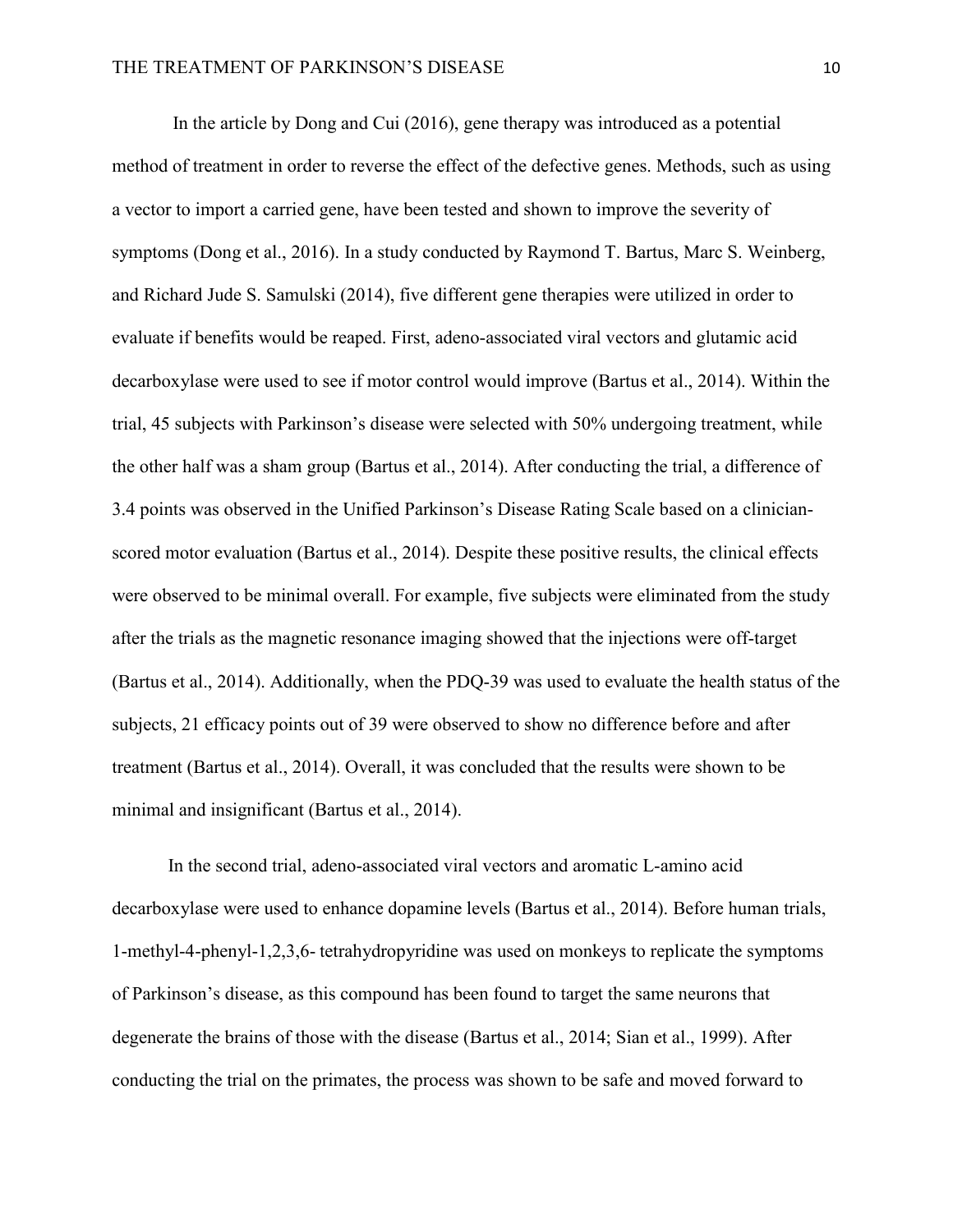human clinical trials. In the selection process, 15 humans with moderately advanced Parkinson's disease were chosen (Bartus et al., 2014). Due to clinical difficulties, treatment did not begin for another year, as the program shifted companies and locations (Bartus et al., 2014). However, after the period of waiting, two separate trials were conducted 10 years apart that both targeted the putamen, which is a structure in the brain concerned with movement and learning (Bartus et al., 2014; Mehrnoosh Ghandili & Sunil Munakomi, 2019). In both trials, the dosage was a topic of debate. Concerning the putamen, one trial was shown to cover 30-40% of the structure but only resulted in 5-6% of AADC-expressing neurons being activated (Bartus et al., 2014). Thus, the dosage in relation to volume and density remains uncertain, and further study is still needed. Overall though, modest results were still shown for treating symptoms (Bartus et al., 2014).

For the third trial, Lenti-aromatic L-amino acid decarboxylase along with tyrosine hydroxylase and guanosine 5'-triphosphate cyclohydrolase1 were tested (Bartus et al., 2014). Within the procedure, 15 subjects with Parkinson's disease received injections to test the effectiveness of the infusions in relation to the dosage amount (Bartus et al., 2014). Overall, three-ascending doses were tested that each consisted of a five-fold dose range (Bartus et al., 2014). By the end of the trials, modest improvements were observed (Bartus et al., 2014). For example, the patients' scores for the Unified Parkinson's Disease Rating Scale experienced improvements six and 12-months after the treatment started (Bartus et al., 2014). In terms of adverse events, no severe complications occurred and were deemed unrelated to treatment (Bartus et al., 2014). However, it was found that when L-dopa dosage was lowered, the level of dyskinesia being experienced also lowered (Bartus et al., 2014). In the end, the treatment was still deemed as relevant despite the complications experienced by the patients (Bartus et al., 2014).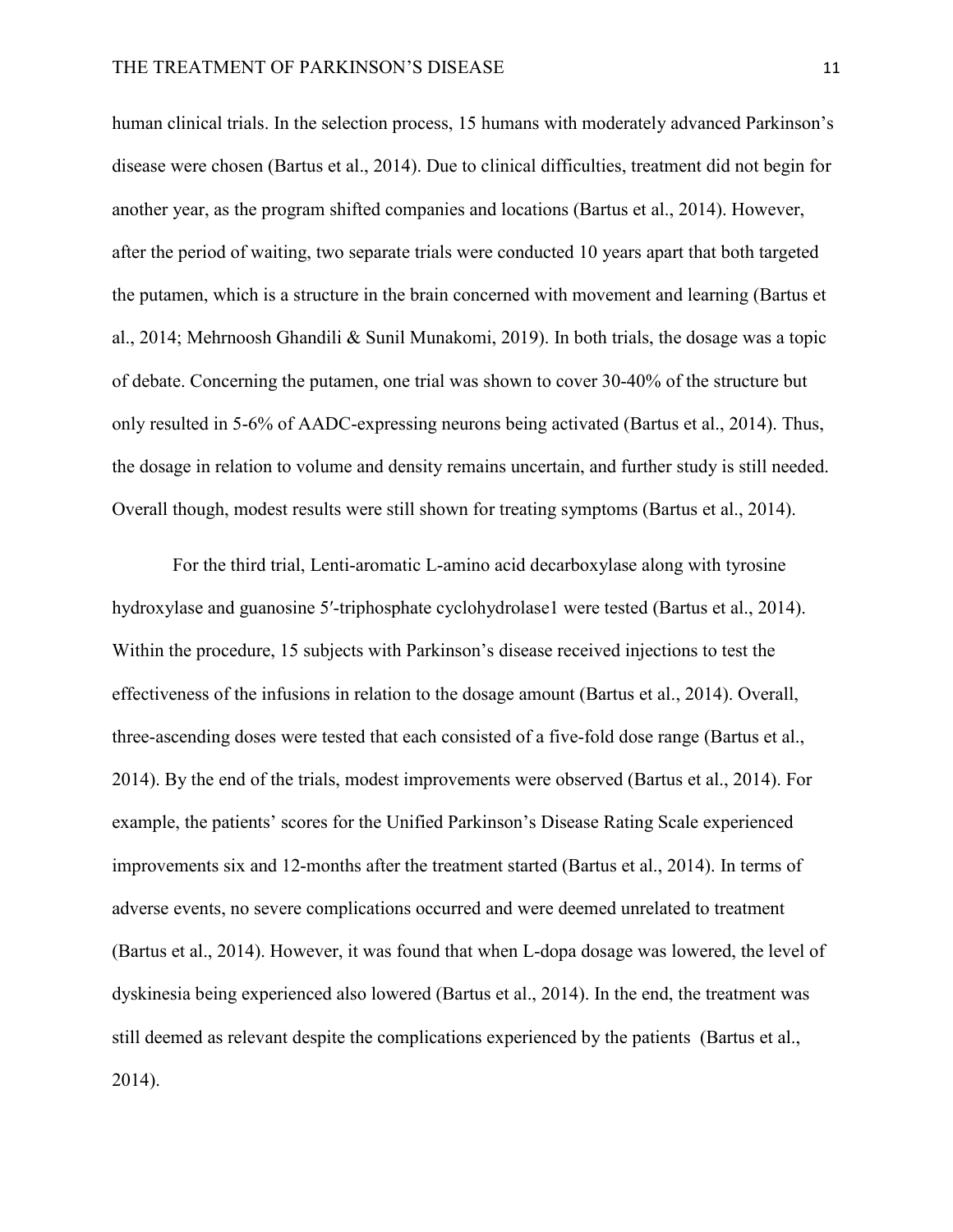Concerning the fourth trial, adeno-associated viral vectors and neurotrophic factors were evaluated. Within the procedure, two phase two trials were conducted that appeared to have disappointing results in terms of improving motor abilities (Bartus et al., 2014). However, it was shown that improvements did occur in aspects, such as quality-of-life (Bartus et al., 2014). In order to improve this process, another protocol was conducted that introduced changes such as increasing the dose and volume of the vector to the putamen (Bartus et al., 2014). Other changes that occurred were that the subthalamic nucleus was targeted to a greater extent, while the blind assessment period was extended for several months (Bartus et al., 2014). Based on trials with animals, the hypothesis was that these changes would improve the biological responses to the injections (Bartus et al., 2014). After conducting this phase of trials, similar results occurred as in the initial phase two trials (Bartus et al., 2014). Thus, the methodology was reevaluated, and it was determined that the treatment might be ineffective due to a poor therapeutic gene transport system to the pathological brain tissue. (Bartus et al., 2014). As a result, the dosage was increased by three- to four-fold while the volume per injection increased by 10-fold in the putamen alone (Bartus et al., 2014). In order to ensure an active repair of neurons in the subthalamic nucleus, a sizeable dosage was also injected into the degenerating cells of this location (Bartus et al., 2014). By the end of this trial, significant results still did not occur (Bartus et al., 2014). Thus, it was concluded that merely improving the blanket gene delivery coverage may not result in improvements of symptoms (Bartus et al., 2014). In terms of other factors, the structure of the brain was then assessed to see if possible axonal damage may have occurred (Bartus et al., 2014). If damage did occur, then it was possible that the injection was not reaching the putamen (Bartus et al., 2014). After conducting an autopsy of a human brain with Parkinson's disease and comparing it to an animal brain also diagnosed with Parkinson's disease,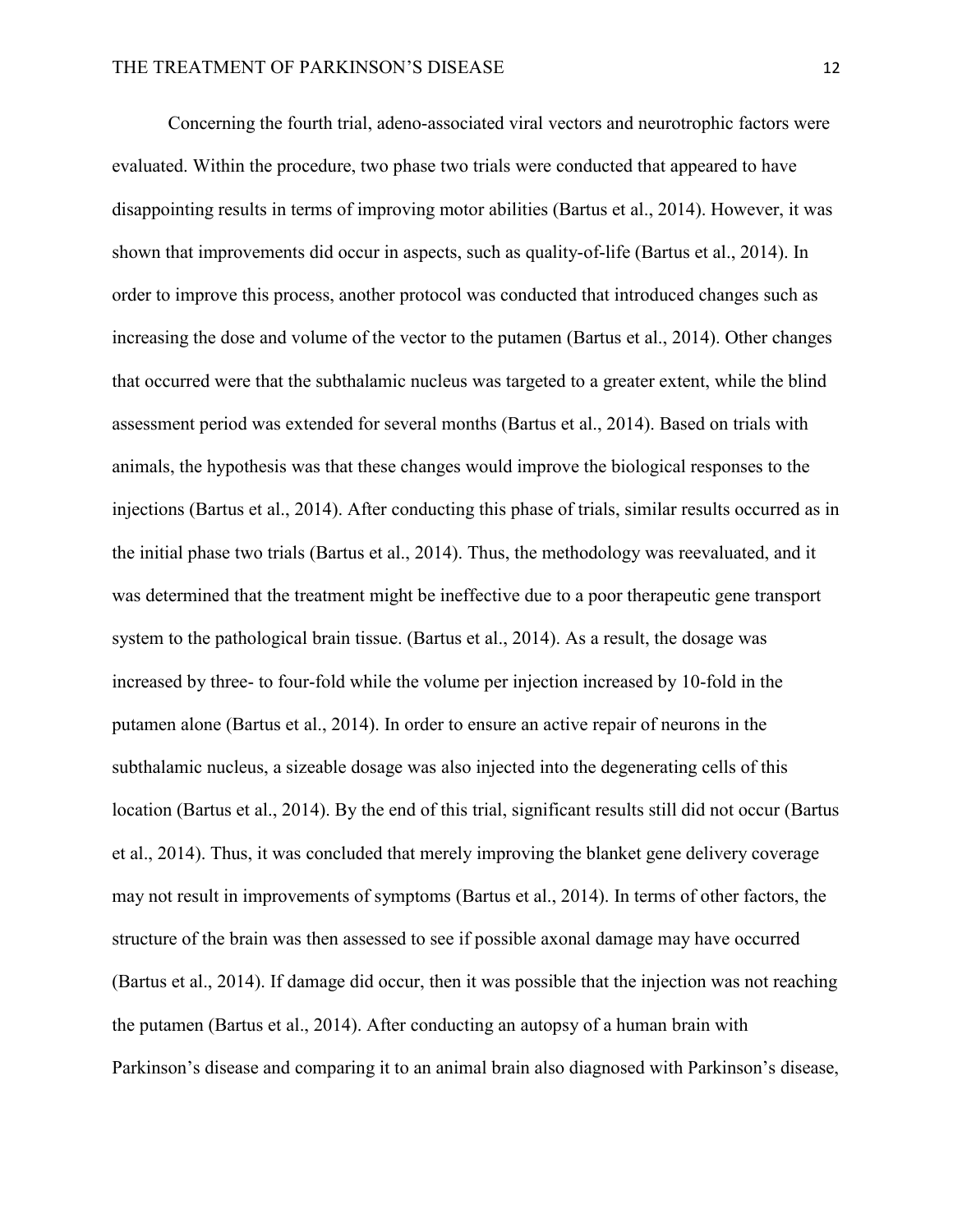it was observed that the neuronal pathology was more severe in the human brain (Bartus et al., 2014). Thus, it was acknowledged that in order to produce improvements, animal models needed to greater reflect clinical conditions (Bartus et al., 2014). As a result, this would then allow future experiments to effectively target certain areas of the brain (Bartus et al., 2014).

Finally, adeno-associated viral vectors and glial-derived neurotrophic factors were assessed (Bartus et al., 2014). As in the fourth trial, no significant improvements were observed to have occurred (Bartus et al., 2014). Thus, the issue of axonal damage was also addressed (Bartus et al., 2014). Overall, no further progress was made in the trials, as it was stated that more information was needed in order to determine if axonal damage was a factor or not (Bartus et al., 2014)

Altogether, when searching for further articles on gene therapy, an article by Amaal AlDakheel and Lorraine V. Kalia (2013) discussed kinase inhibitors and  $\alpha$ -synuclein-directed therapies. Regarding kinase inhibitors, the target of the inhibitor would be a mutated LRKK2 gene, which is the most common genetic cause of autosomal dominant Parkinson's disease (AIDakheel et al., 2013). Thus, it has been hypothesized that if the toxic kinase activity of an LRKK2 gene can be inhibited, then it can result in a disease-modifying effect (AIDakheel et al., 2013)

Concerning the  $\alpha$ -synuclein gene, its mutation is associated with the pathogenesis of Parkinson's disease due to it being responsible for the formation of Lewy bodies, which are hallmarks of Parkinson's disease (AIDakheel et al., 2013). Additionally, the  $\alpha$ -synuclein mutation has also been associated with Parkinson's disease due to the event that its oligomers aggregate, which leads to the most toxic forms of α-synuclein being created (AIDakheel et al., 2013). As a result, this toxic formation can result in neuronal dysfunction and death (AIDakheel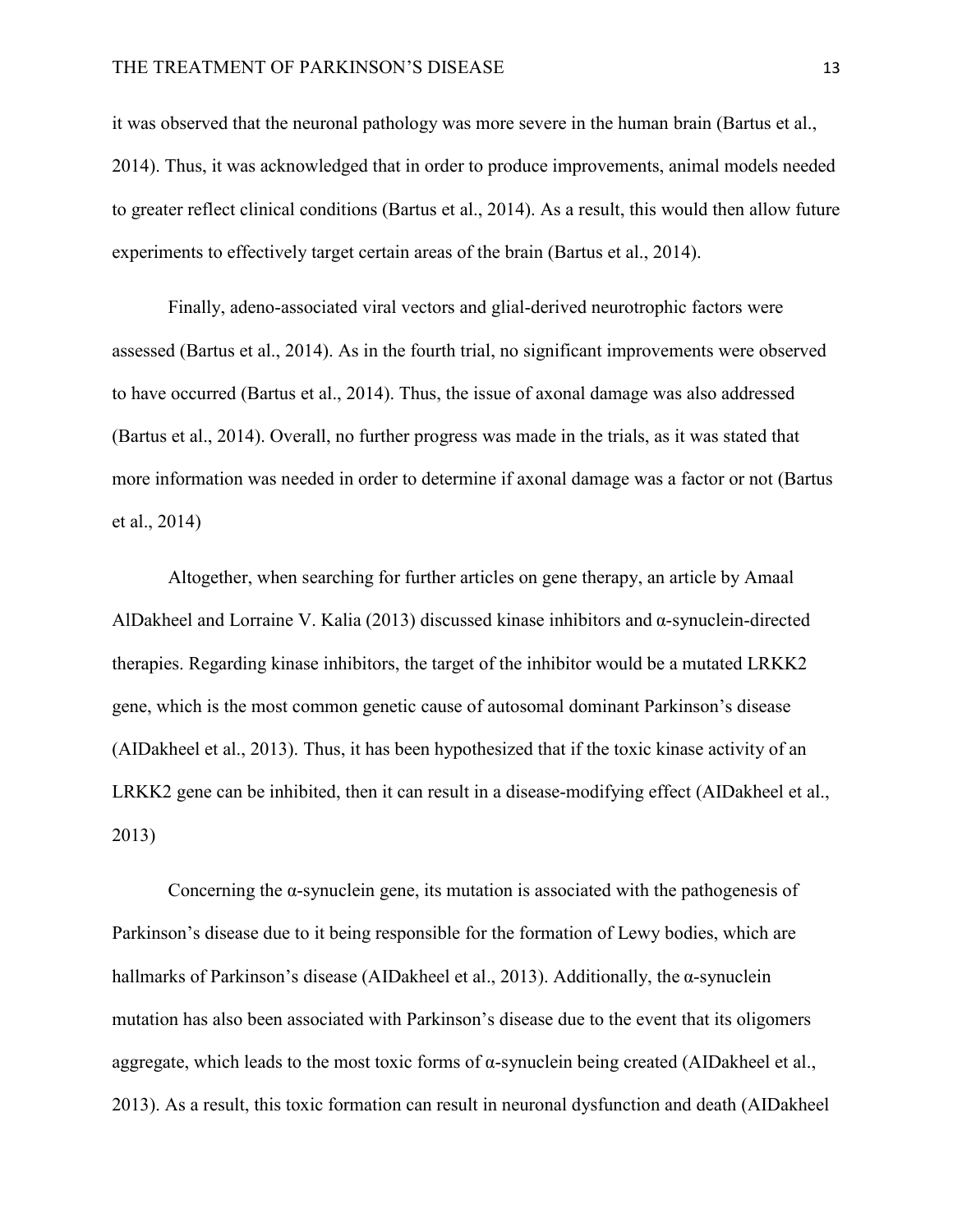et al., 2013). In order to combat Parkinson's disease, it was hypothesized that the correction of this mutated gene would result in neuroprotection, thus inhibiting any further progression (AIDakheel et al., 2013). In terms of addressing the issue, a vaccine route is being pursued where antibodies would destroy the mutated gene (AIDakheel et al., 2013). For methods that have been proposed but not pursued, a variety is available. For example, directly blocking α-synuclein aggregation with monoclonal antibodies, short peptides, or small molecules has been proposed (AIDakheel et al., 2013). Additionally, the promotion of chaperone function could cause αsynuclein clearance (AIDakheel et al., 2013). Finally, RNA interference technology has also been proposed to reduce the levels of harmful proteins present (AIDakheel et al., 2013).

In all, the methods proposed were deemed likely to hold potential for treatment, but were still in the early stages of testing and not fully confirmed as effective (AIDakheel et al., 2013). With regards to the future, gene sequencing will need to continue in order to identify if there are more loci associated with Parkinson's disease (Lin & Farrer, 2014). In terms of research, no other sources were found that directly addressed Parkinson's disease. Therefore, these articles were chosen as they were the only ones found that were reliable.

#### **Pharmacological Therapies as a Method for Treatment**

Another aspect of treatment for Parkinson's Disease is the pharmacological field, which consists of a variety of methods that have been tested in order to determine which drugs are useful for treating various symptoms or improving motor skills. Currently, levodopa-carbidopa, a capsule taken orally, is the first choice for symptomatic treatment (Rizek et al., 2016). It has been shown to have a better, more controlled effect on motor symptoms in comparison to other methods such as dopamine agonists (Rizek et al., 2016). Within a study conducted by Lin-Lin Gao, Jia-Rong Zhang, Piu Chan, and Ta Wu, 30 patients with Parkinson's disease were treated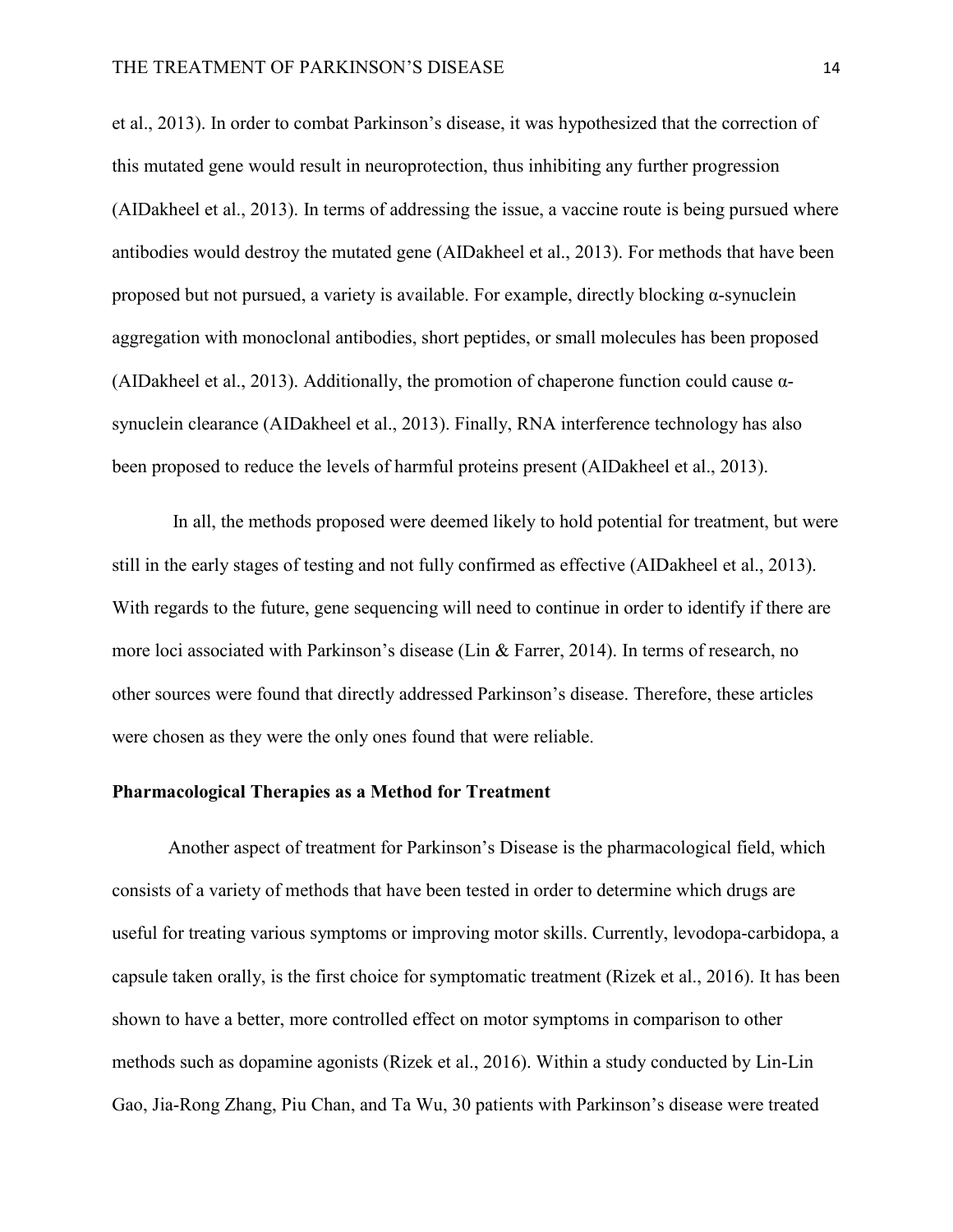with levodopa-carbidopa to examine its effects on the basal ganglia motor circuit (Gao et al., 2016). Regarding the basal ganglia motor circuit, it is a necessary component in the brain for conducting motor and cognitive skills that can be affected by Parkinson's disease by decreasing its connectivity for neural communication (Caligiore et al., 2017; Gao et al., 2016). As a result, this has been found to lead to bradykinesia (Gao et al., 2016). For comparison, a control group of 30 participants without Parkinson's disease were collected and studied as well (Gao et al., 2016). At the end of the study, levodopa-carbidopa was found to rebuild connectivity for the basal ganglia motor circuit and other various regions of the brain, with the most significant motor benefits being reaped on the side most affected by the disease (Gao et al., 2016). Specifically regarding bradykinesia, its effects were also shown to be reduced (Gao et al., 2016). Altogether, various limitations were addressed in the study that pertained to the lack of observation of other symptoms, such as tremor and rigidity (Gao et al., 2016). No other analyses were conducted for other antiparkinsonian medications to observe their effect on the basal ganglia motor circuit (Gao et al., 2016). Concerning rigidity, another study was conducted by Philippe Rizek, Niraj Kumar, and Mandar S. Jog that found that rigidity was improved with levodopa-carbidopa treatment (Rizek et al., 2016). Within this study, levodopa-carbidopa was found to be beneficial, but various limitations of the drug were addressed. It was observed in patients that after taking levodopa-carbidopa treatment, dyskinesia was shown to have been inducted as a result (Rizek et al., 2016). In another study, dystonia was also shown to be induced by levodopa-carbidopa (Obeso et al., 2017). Due to these side effects, dopamine agonists, despite their lesser potential for effective treatment, have been introduced as a possible initial treatment (Rizek et al., 2016). However, it was shown that after 10 years of taking this medication, the benefits diminished and were then equal to levodopa-carbidopa (Rizek et al., 2016).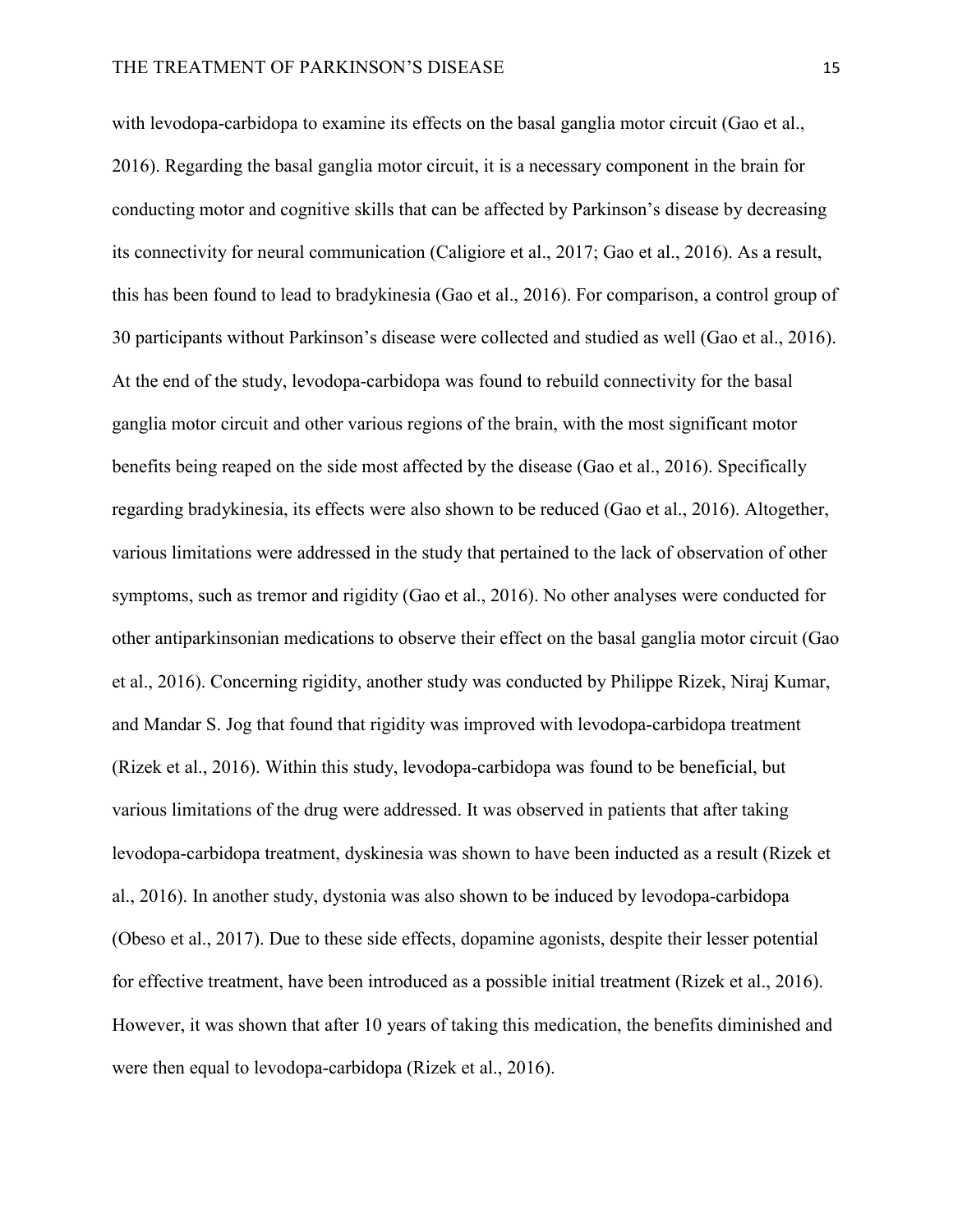A variation of the levodopa-carbidopa capsule that has been introduced as a potential method for treatment is a levodopa-carbidopa intestinal gel (Rizek et al., 2016). By utilizing percutaneous tube insertion, the gel is injected into the jejunum continuously for 16 hours every day (Rizek et al., 2016). In regards to safety, there is no age limit for the treatment, but it has been recognized that those with severe dementia may be unable to retain the jejunal tube (Rizek et al., 2016). Overall though, this method has been shown to lead to faster absorption of the medication compared to oral levodopa-carbidopa (Rizek et al., 2016). In a seven-year-long study of 59 patients with Parkinson's disease, 90% stated that they experienced improvements in quality of life and autonomy (Rizek et al., 2016). Only 19-26% reported discontinuation of the treatment method due to reasons such as adverse drug reactions, poor compliance, lack of efficacy, and adverse procedure/device-related events (Rizek et al., 2016). Altogether, levodopacarbidopa intestinal gel has been shown to be a viable option when considering a treatment that utilizes levodopa-carbidopa.

Another form of pharmacological treatment that has been introduced for Parkinson's disease is nonsteroidal anti-inflammatory drugs (Ren et al., 2018). Due to Parkinson's disease partially being caused by neuroinflammation, nonsteroidal anti-inflammatory drugs have been proposed as a method of treatment since they have been shown to eliminate inflammation of the limbs (Ren et al., 2018). As a result, nonsteroidal anti-inflammatory drugs have been used widely in clinical settings (Ren et al., 2018). However, there are concerns regarding the link between liver damage and nonsteroidal anti-inflammatory drugs (Ren et al., 2018). This is primarily due to the various chemicals present that can be toxic for the liver when processed (Bessone, 2010). For example, salicylic acid, which is used in aspirin, can trigger mitochondrial dysfunction (Bessone, 2010). This leads to a decrease in intracellular adenosine triphosphate, which can then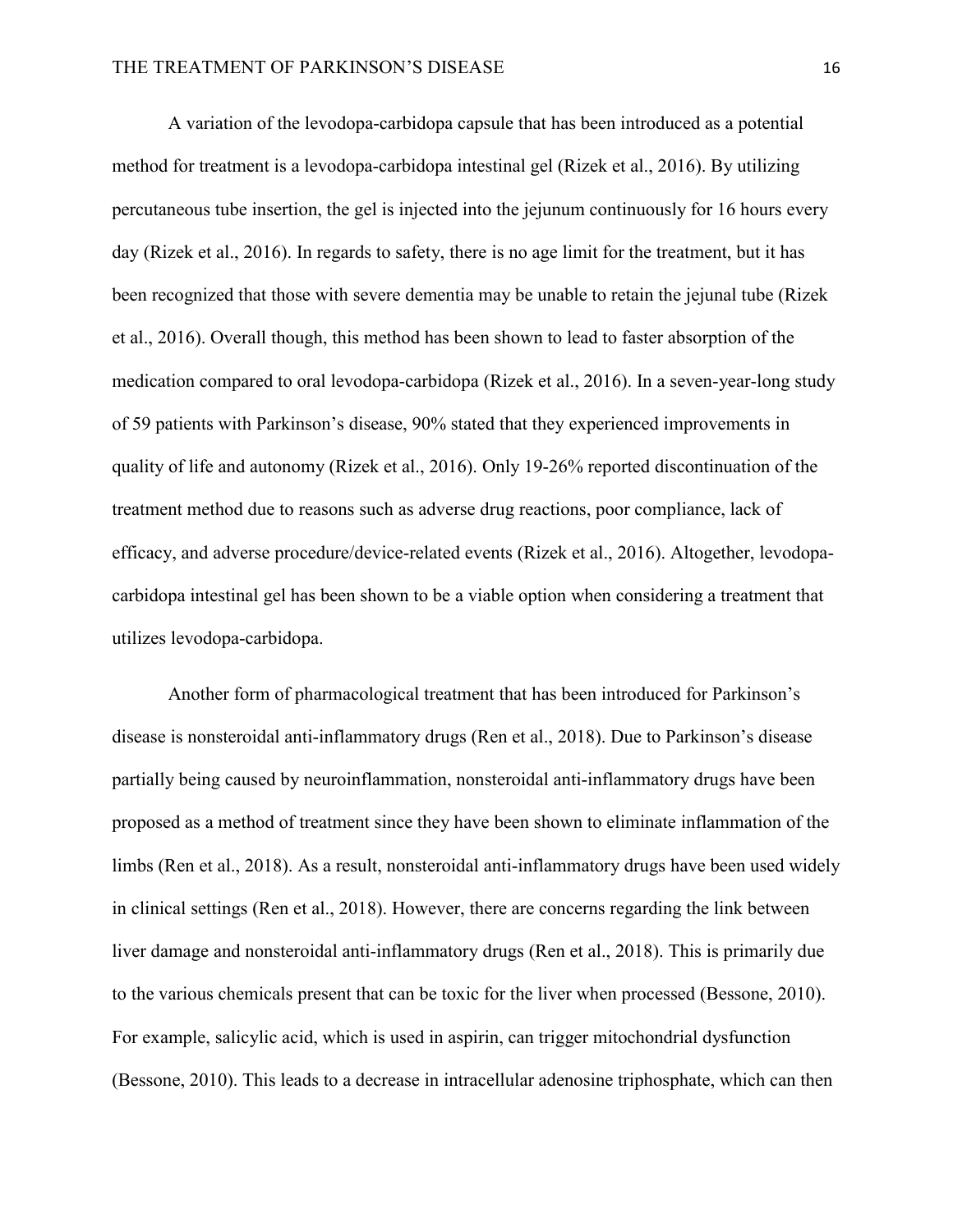result in lethal hepatocellular injury (Bessone, 2010). Overall, it has been reported that 10% of the total drug-induced hepatotoxicity incidents are related to nonsteroidal inflammatory drugs (Bessone, 2010). Altogether though, the rate of occurrence concerning these drugs and liver damage is low, as an estimated 0.29 to 3.1 people per 100,000 exposed have been found to have issues (Bessone, 2010). Thus, this route of treatment has been deemed safe, as it holds minimal risk for the user (Bessone, 2010).

Regarding specific goals in relation to pharmacological treatment, a study done by Amaal AlDakheel and Lorraine V. Kalia (2013) utilized drugs and multiple substances to focus on the subjects of neuroprotection and disease modification. In the study, antioxidants and mitochondrial enhancers were addressed along with dopamine agonists and L-dopa (AIDakheel et al., 2013). Additionally, trophic factors and other methods, such as apoptosis drugs, were also utilized (AIDakheel et al., 2013). Altogether, the results of the study were not conclusive, and it was suggested that further studies needed to be conducted. In another study, neuroprotection and disease modification were also addressed by using metabotropic glutamate receptors as potential targets for neuroprotection (Masilamoni & Smith, 2018). This was due to their role in neuronal excitability, transmitter release, and long-term synaptic plasticity (Masilamoni & Smith, 2018). Overall, improved neuroprotective properties were obtained as a result (Masilamoni & Smith, 2018). In all, this study revealed that this methodology holds potential and requires further study for human applications (Masilamoni & Smith, 2018).

Despite the various benefits of pharmacological treatments, a variety of side effects have been reported for numerous drugs. First, the usage of pergoline and cabergoline, which are ergoline dopamine agonists, have been linked to fibrotic cardiac valve damage, as demonstrated in a study of 11,417 participants (Csoti et al., 2016). Second, pramipexole, which is another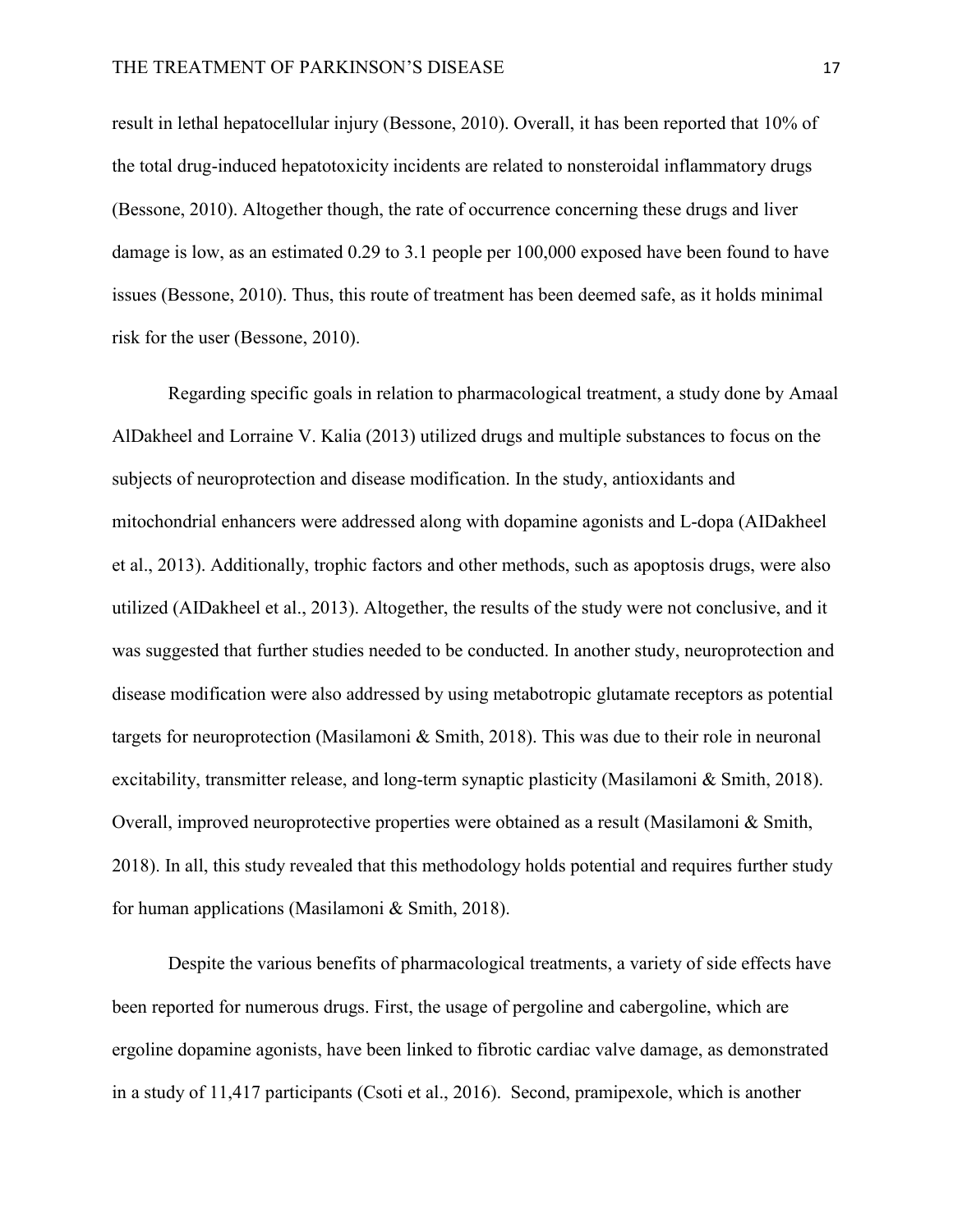dopamine agonist, has been shown to lead to cardiac insufficiency (Csoti et al., 2016). Third, dopamine agonists, along with amantadine, have been shown to cause peripheral edemas in the ankles and legs (Csoti et al., 2016). Overall, the study of numerous patients showed a prevalence ranging from five to 40 percent (Csoti et al., 2016). Next, it has been demonstrated that some Parkinson's disease medications prolong the QT interval for the beating heart (Csoti et al., 2016). As a result, drugs, such as budipine, have been shown to cause arrhythmia (Csoti et al., 2016). A fifth side effect that has been reported is that the frequent usage of catechol-O-methyltransferase inhibitors have been linked to diarrhea (Csoti et al., 2016). Additionally, dopa decarboxylase inhibitor benserazide has been observed to cause diarrhea on rare occasions (Csoti et al., 2016). Altogether, it has also been reported that these drugs have also been shown to cause liver failure (Csoti et al., 2016). Sixth, levodopa has been shown to influence insulin secretion, which can possibly result in pathological glucose tolerance and insulin resistance (Csoti et al., 2016).

Pertaining to the severity of complications, various drugs have been banned as a result of their associated complications (Rizek et al., 2016). Primarily, drugs that block dopamine receptors have been shown to result in parkinsonism, weakened motor skills, and neuroleptic malignant syndrome (Rizek et al., 2016). Thus, neuroleptics, antiemetics, tetrabenazine, and antihypertensives have been removed as medications for Parkinson's disease (Rizek et al., 2016). Specifically concerning those receiving monoamine oxidase B inhibitors, it has been recommended that meperidine not be taken as well, as this can lead to serotonin syndrome, which can include fever, confusion, death, and other various symptoms (International Anesthesia Research Society, n.d.; Rizek et al., 2016).

Finally, the usage of antiparkinsonian medications can have negative implications, as the abrupt withdrawal of this treatment can cause akinesia and neuroleptic malignant syndrome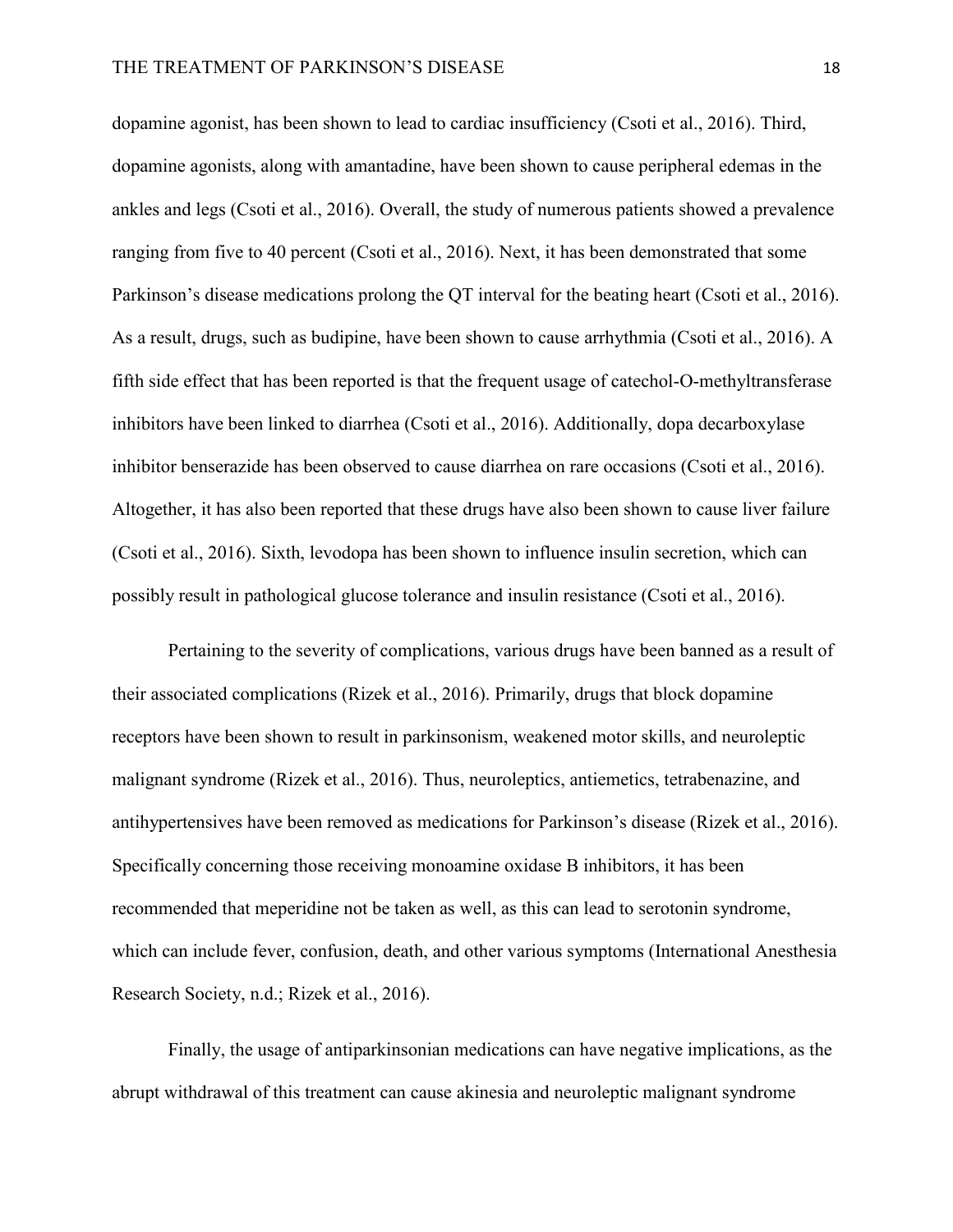(Rizek et al., 2016). Additionally, the abrupt discontinuation of dopamine agonists can cause withdrawal symptoms (Rizek et al., 2016). Overall, various other side effects can occur, such as levodopa-induced dyskinesia and dystonia (Obeso et al., 2017). Thus, when considering drugs for treatment, the side effects should be taken into consideration before usage, as the benefits can be equaled by the disadvantages.

In regards to a potential cure instead of a therapy, one particular hypothesis has been proposed. Within this idea, it has been suggested that a drug can be created that can break down DOPAL. Therefore, the progression of the disease will stop as a result. Currently, this hypothesis is being tested at Southeastern University, where a research team has been conducting experiments in order to yield DOPAL through various routes (Darby Huber et al., 2019). Overall, the goal of the team is to send off this product to another lab in hopes that it can then be studied to create an inhibitory drug (Darby Huber et al., 2019). Over time though, this task has been shown to be difficult, however, as it has been observed that DOPAL quickly oxidizes (Darby Huber et al., 2019). Thus, when DOPAL comes into contact with the atmosphere, it automatically breaks down due to the oxygen present (Darby Huber et al., 2019). As a result, modifications have been made by the research team to address this issue (Darby Huber et al., 2019). Within the past year, these modifications have allowed the research team to produce a pure yield of 20% (Darby Huber et al., 2019). In light of this success, the research team is currently focusing its efforts to now increase this yield by improving the routes used (Darby Huber et al., 2019). Additionally, the team is also introducing other possible routes, in hopes that a better method may be discovered (Darby Huber et al., 2019). In all, work is still being conducted by the research team at Southeastern University to produce higher yields so that more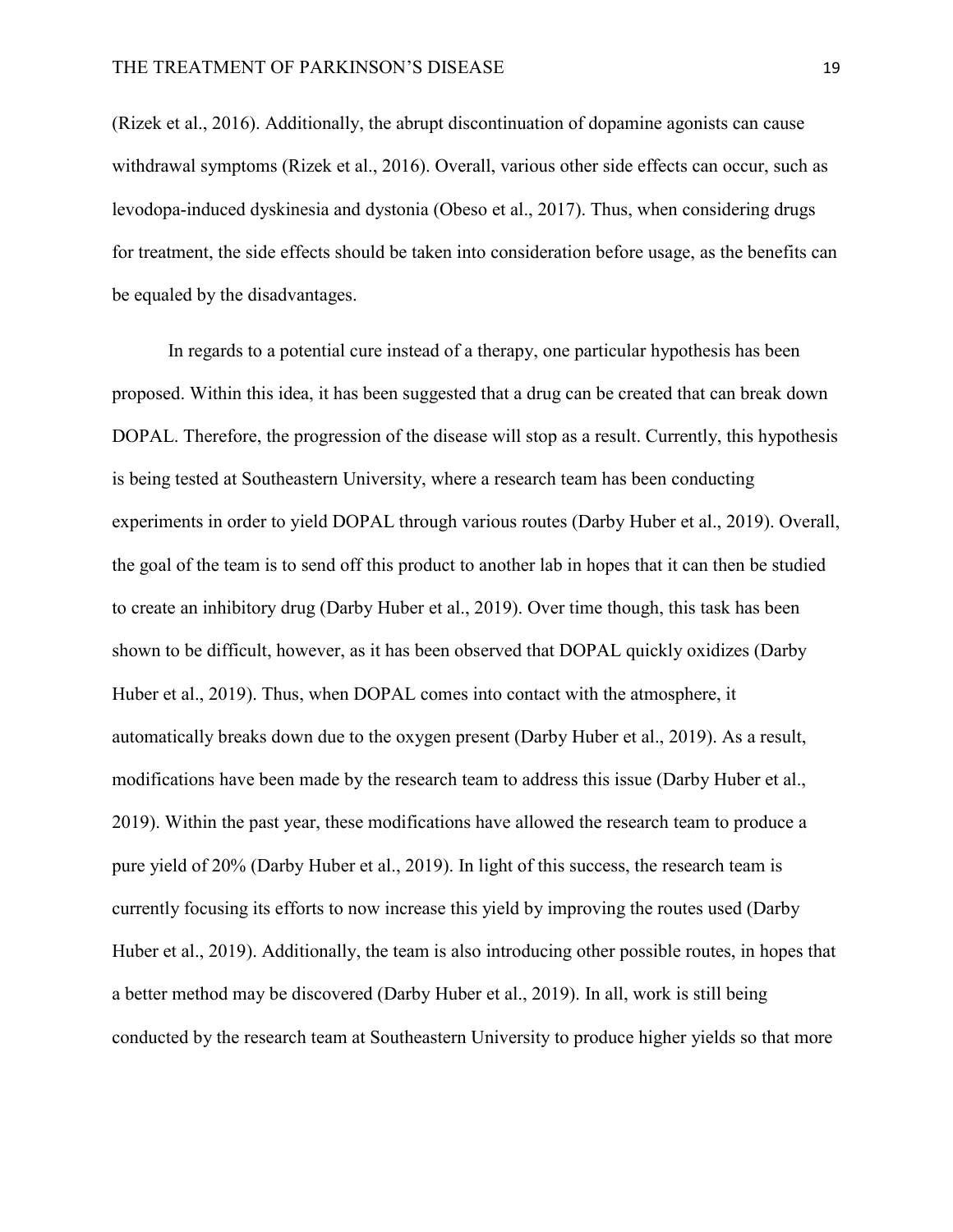products can be sent to other labs for research to create a DOPAL-inhibiting drug (Darby Huber et al., 2019).

# **Alternatives Therapies as a Method for Treatment**

When searching for various therapies for treatment, a multitude of procedures were found that did not meet the criteria of the other three categories. Therefore, they were labelled as alternative therapies. Concerning a study by Taehun Kim and Kiho Cho (2012), herbal medicines were addressed in relation to treating Parkinson's disease. Within the study, 59 articles were chosen that tested four different trials (Kim et al., 2012). First, herbal medicines, such as Banisteriopsis caapi extract, were compared to placebo treatment. Second, herbal medicines were compared to conventional medicines. Third, herbal medicines were combined with an active drug and compared to the active drug being used solely. Finally, herbal medicines were combined again with an active drug and compared to placebo treatment plus an active drug. In all, once all the studies were completed, it was concluded that herbal medicines do not hold potential solely as a method of treatment because of their minimal benefits for symptoms. However, it was proposed that they may serve well as an adjunctive treatment to conventional drugs (Kim et al., 2012). Overall, when analyzing other articles, Dong and Cui (2016) also addressed herbal medicines within their article. Multiple benefits, such as improving neuropsychiatric symptoms, were discussed, but no conclusive statements were given regarding the overall effectiveness of herbal medicines (Dong et al., 2016). Concerning other articles, multiple studies were conducted as well, but the results were not reliable. Therefore, the articles discussed in this paragraph were deemed to be the only reliable results for discussion.

Next, an alternative method that has been proposed is deep brain stimulation. In the article written by Dong and Cui (2016), this procedure is described as electrodes being implanted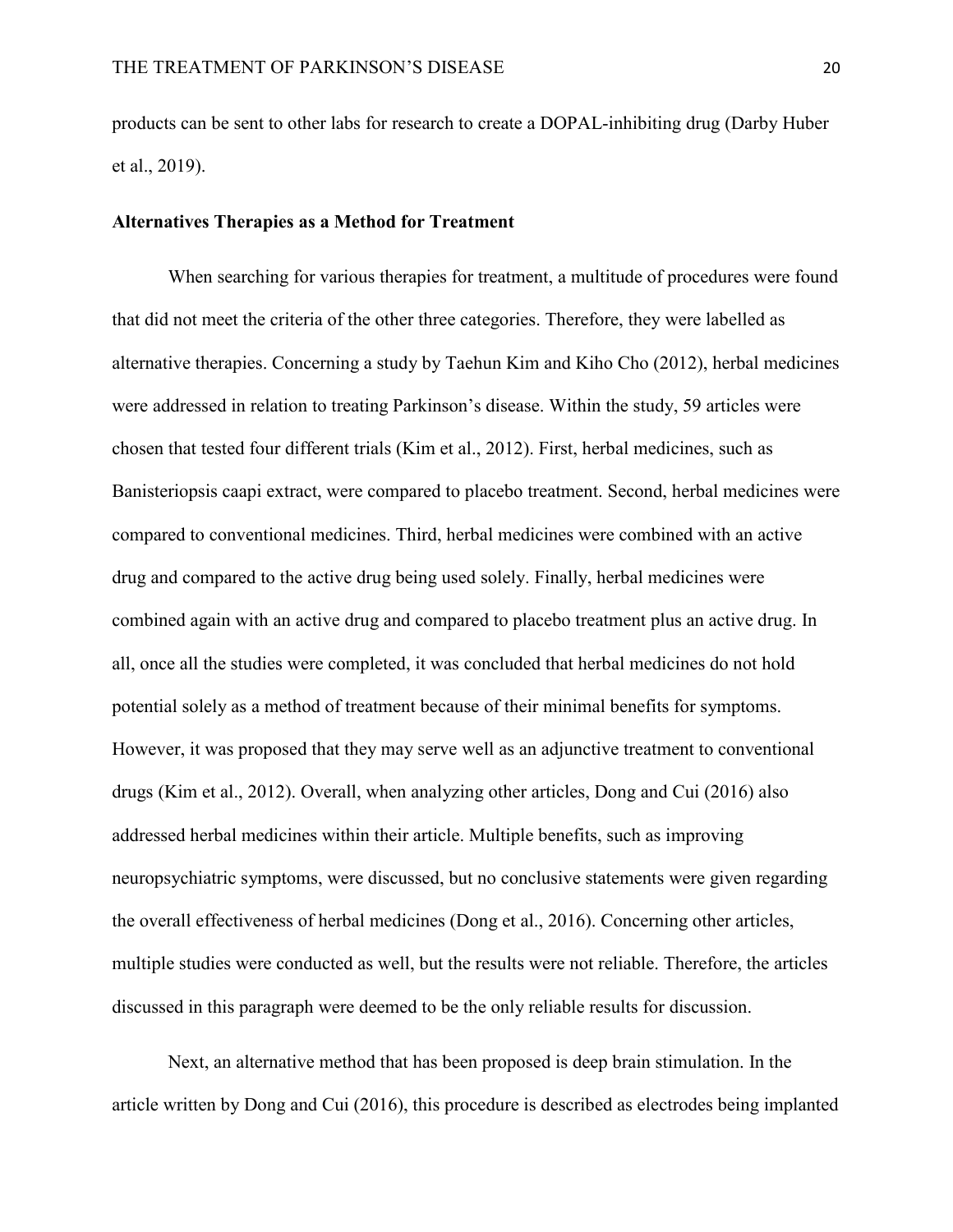in the brain in order to stimulate the subthalamic nucleus and globus pallidus internus. Overall, the goal is to dissociate both input and output information and block unusual signals through the cortico-basal ganglia loop (Dong et al., 2016). Within the study, it was reported that through this procedure, improvements occurred for dopaminergic neuron survival along with increased brainderived neurotrophic factor levels in the substantia nigra and primary motor cortex (Dong et al., 2016). Altogether, it was stated that these improvements would help alleviate symptoms and provide neuroprotection (Dong et al., 2016). In another study conducted by Esra Doğru Hüzmeli and Atilla Yılmaz (2018), deep brain stimulation was tested in 24 patients with idiopathic Parkinson's disease. In all, after evaluations were conducted before and after the experiment, it was found that motor disabilities were reduced, and quality of life improved as a result (Hüzmeli & Yılmaz, 2018). Thus, deep brain stimulation was verified as useful for treating Parkinson's disease. Overall, these articles were chosen to analyze deep brain stimulation as they both discussed the process and the multiple benefits that could be reaped through the procedure.

Finally, one last alternative method that has been proposed is stem cell therapy (AIDakheel et al., 2013). Due to Parkinson's disease resulting in the loss of neurons, there is hope that cell transplantation therapy could possibly be able to restore these losses (AIDakheel et al., 2013). For example, animal trials in the past have yielded promising results (AIDakheel et al., 2013). Concerning human and stem cell therapy, transplants for various issues have occurred since 1980 (AIDakheel et al., 2013). However, controlled clinical trials have yielded insignificant results with no major improvements occurring (AIDakheel et al., 2013). Additionally, it has also been recognized that the complexity of Parkinson's disease may also be an issue (AIDakheel et al., 2013). For example, it has been observed that Parkinson's disease is caused by a widespread multisystem nature (AIDakheel et al., 2013). Thus, if the restoration of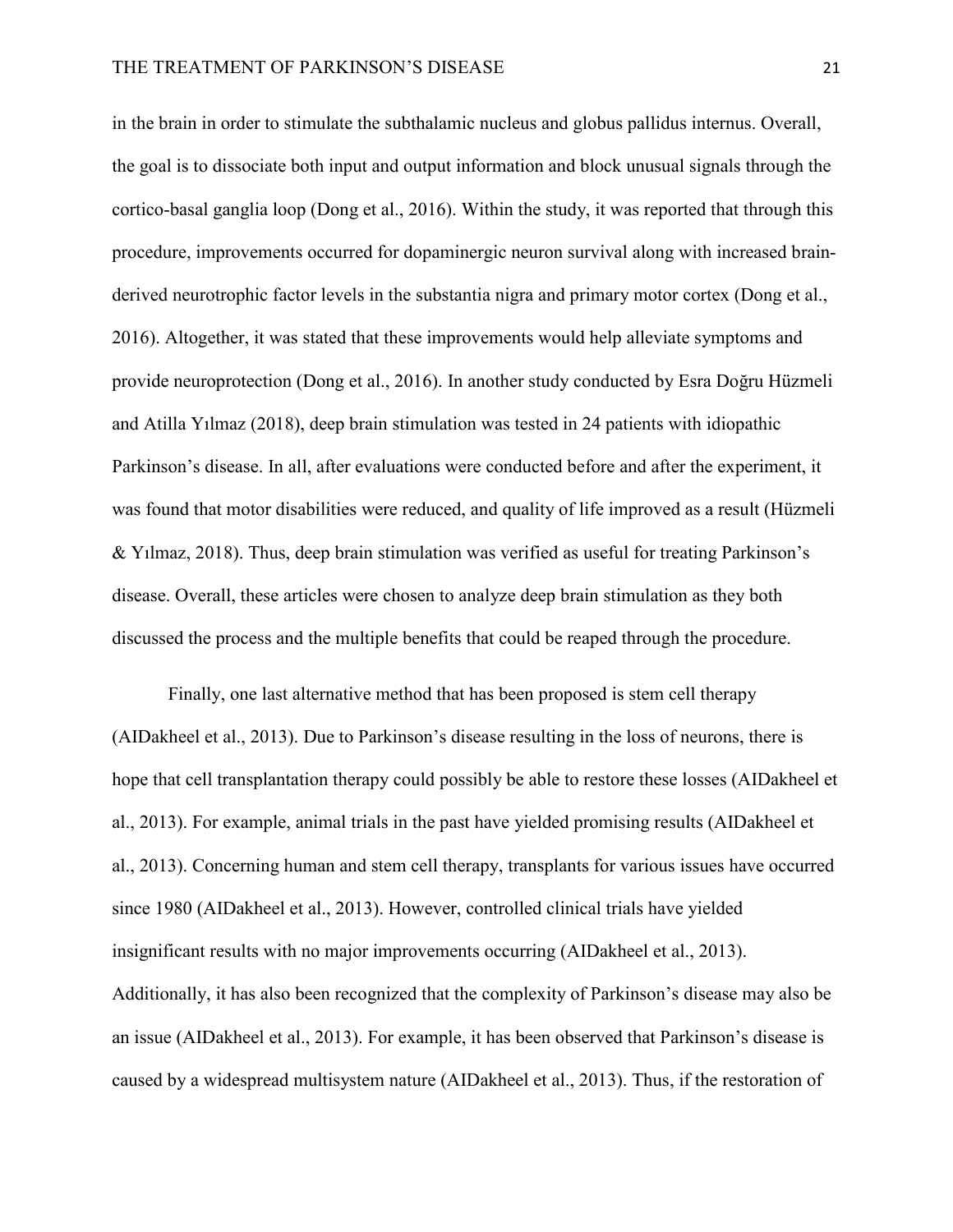dopaminergic cells was successful, the treatment may be ineffective. This is due to the most disabling and treatment-resistant features of the disease occurring at the later stages, which typically are less dependent on dopaminergic cells (AIDakheel et al., 2013). In the end, stem cell therapy appears to be riddled with complexities and limitations, as human trials for various issues have been relatively unsuccessful while Parkinson's disease is also complex and not easily addressable (AIDakheel et al., 2013).

# **Methodology**

For the methodology of the thesis, a quantitative extended literature review was chosen. Primarily, this process was selected in order that a variety of therapies could be discussed from an objective viewpoint. Thus, this would allow no bias towards a specific treatment. Data and a variety of sources were initially verified before being used for the thesis through methods such as investigating the author's credentials and the number of citations the article has. Concerning the origin of the sources chosen, a vast majority of the articles were retrieved from Pubmed.gov, which is a database sponsored by the U.S. National Library of Medicine and the National Institutes of Health. The site only contains peer-reviewed articles and is utilized by scientists around the globe for research projects and/or literature reviews. Therefore, the articles coming from this database have been shown to be valid and containing information that is relevant and accurate. Regarding the research at Southeastern University, the experiments being conducted are supervised by the research professor in order that sound methodology and results are obtained. Thus, the data collected is applicable. For the outline of the thesis, a logical order is utilized, as the background information of the disease is presented first so that the reader can understand the subject. Then, the various therapies are introduced in order to address the disease and what can be done to cure or regulate it. Finally, future therapies and a conclusion are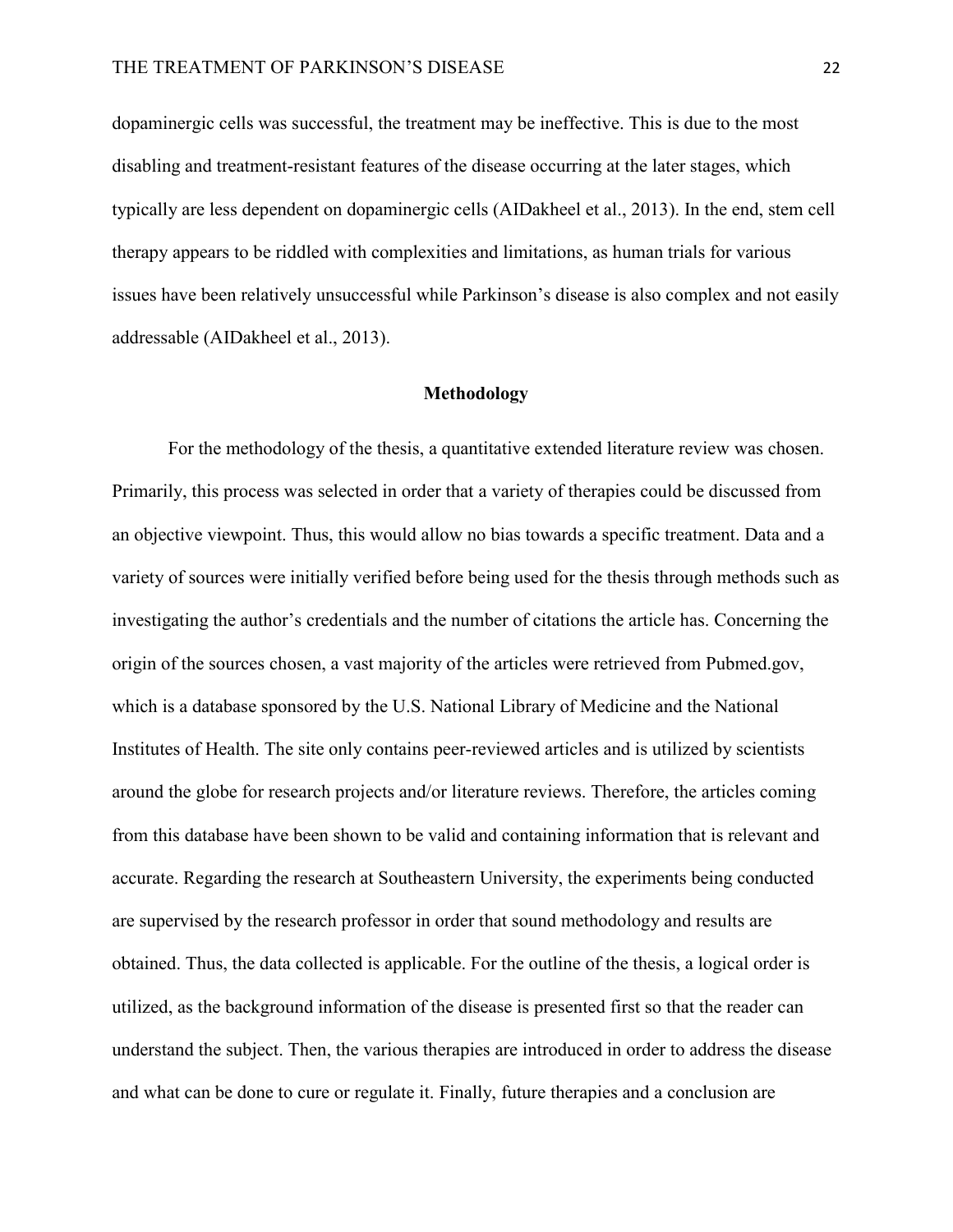presented in order to hypothesize the progression of treatment and what currently needs to be done.

Next, the topic of the thesis is finally discussed with the various therapies to treat Parkinson's Disease being presented. Concerning the order of the therapies evaluated, physical exercise was chosen to be the first subject, as it is the most prevalent form of therapy currently. Next, genetics was then discussed in order to provide a non-physical route of treatment. Then, pharmacological therapies were addressed. Finally, alternative therapies were then discussed last, as they are the outlier in terms of the therapeutic techniques used.

Last, the future of treating Parkinson's Disease is discussed in light of the methods presented along with the efforts being made to find a cure. Overall, this methodology functions to introduce the reader to a complex topic by providing general information concerning the disease. This is done in a logical manner that builds upon the data presented in previous sections. Thus, the reader should be able to understand the issue and what is being done to combat it in terms of the present and future.

#### **Analysis of Data**

# **Therapeutic Analysis**

Presently, Parkinson's disease has developed into a nationwide issue, as millions of people have been found to be affected by the disease (Marras et al., 2018). Overall, the causative agent for this disease has been attributed to Lewy bodies, which aggregate in the brain and lead to neurodegeneration (Mhyre et al., 2012). Additionally, DOPAL works in conjunction with Lewy bodies, specifically in the substantia nigra, to cause motor feedback malfunctioning (Burke et al., 2008). As a result, various symptoms form, with the main four being tremors, rigidity, bradykinesia, and postural deformity (Jankovic, 2008). Altogether, other symptoms can develop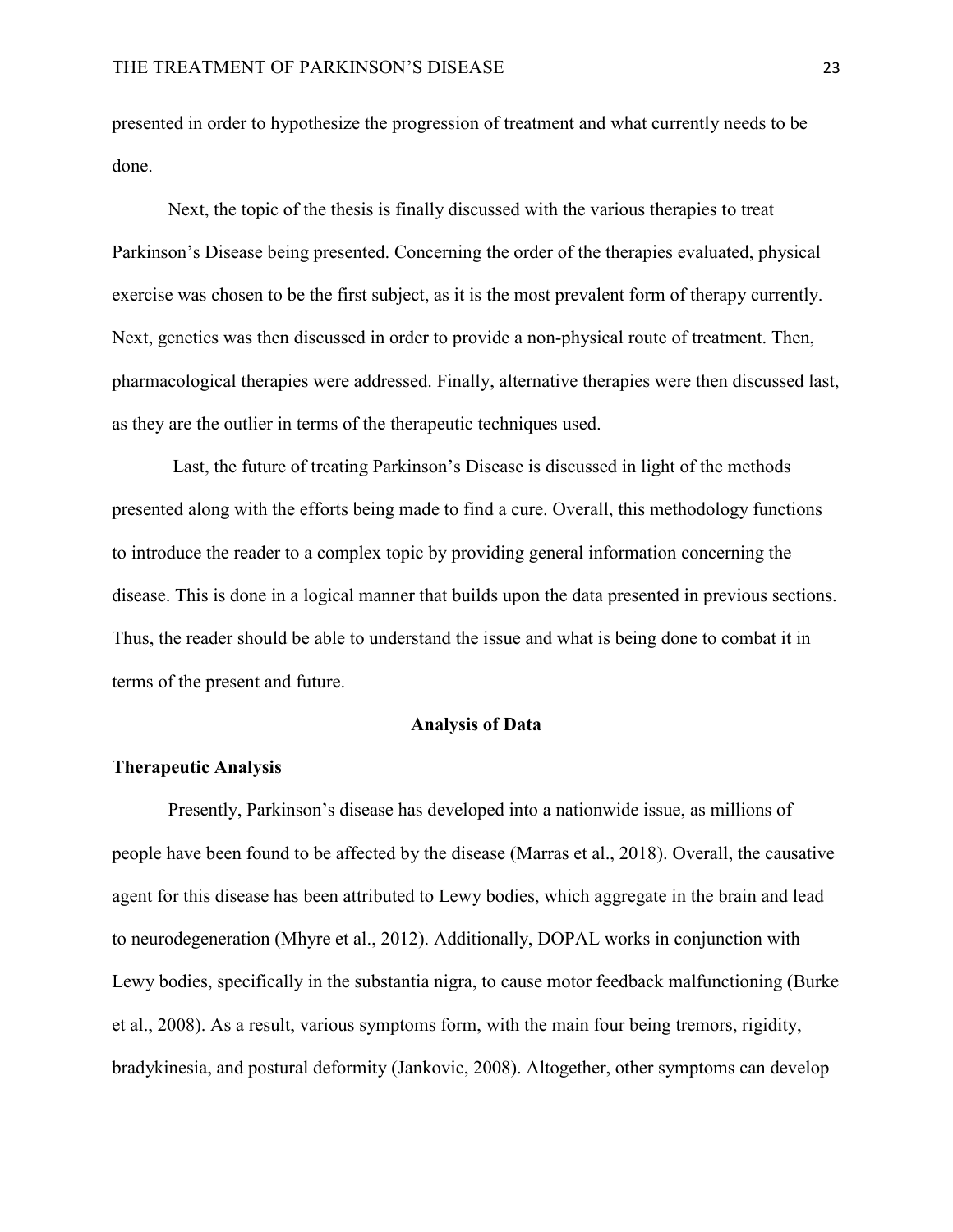due to complications from the disease and therapies (Csoti et al., 2016; Price et al., 2015). However, explicitly concerning therapies, the majority of therapies are primarily beneficial rather than harmful.

Pertaining to physical exercises as a therapeutic method, various methods were tested and found to improve quality of life. First, Tai Chi was utilized in an experiment and found to improve mobility and quality of life (Dong et al., 2016). Second, dance was also tested and found to improve the participants' emotional, mental, and physical levels (Michels et al., 2018). Third, 30 patients with Parkinson's disease underwent a yoga program and were able to improve their motor abilities (Van Puymbroeck et al., 2018). Fourth, treadmill training involved two studies for Parkinson's disease and resulted in improvements for gait, walking, freezing of gait, the severity of symptoms, quality of life, distance walking, and VO2 peak (Earhart & Williams, 2012; Shulman et al., 2013). Fifth, robot-assisted arm training was tested and led to improvements in functionality for the arm and hand (Picelli et al., 2014). Sixth, boxing was a therapeutic method that was shown to refine mobility, balance, and quality of life (Combs et al., 2011). Finally, a balance program was utilized and improved balance and fear of falling (Sparrow et al., 2016).

Concerning genetics, five primary therapies were tested in order to observe if the severity of symptoms for Parkinson's disease could be improved (Bartus et al., 2014). The first trial involved adeno-associated viral vectors and glutamic acid decarboxylase, with 45 subjects split between a treatment group and a sham group (Bartus et al., 2014). Overall, the treatment had minimal results, as there was only a 3.4 point difference in the Unified Parkinson's Disease Rating Scale between the groups (Bartus et al., 2014). The second trial involved adenoassociated viral vectors and aromatic L-amino acid decarboxylase in enhancing dopamine levels (Bartus et al., 2014). Altogether, two trials were conducted with modest results occurring for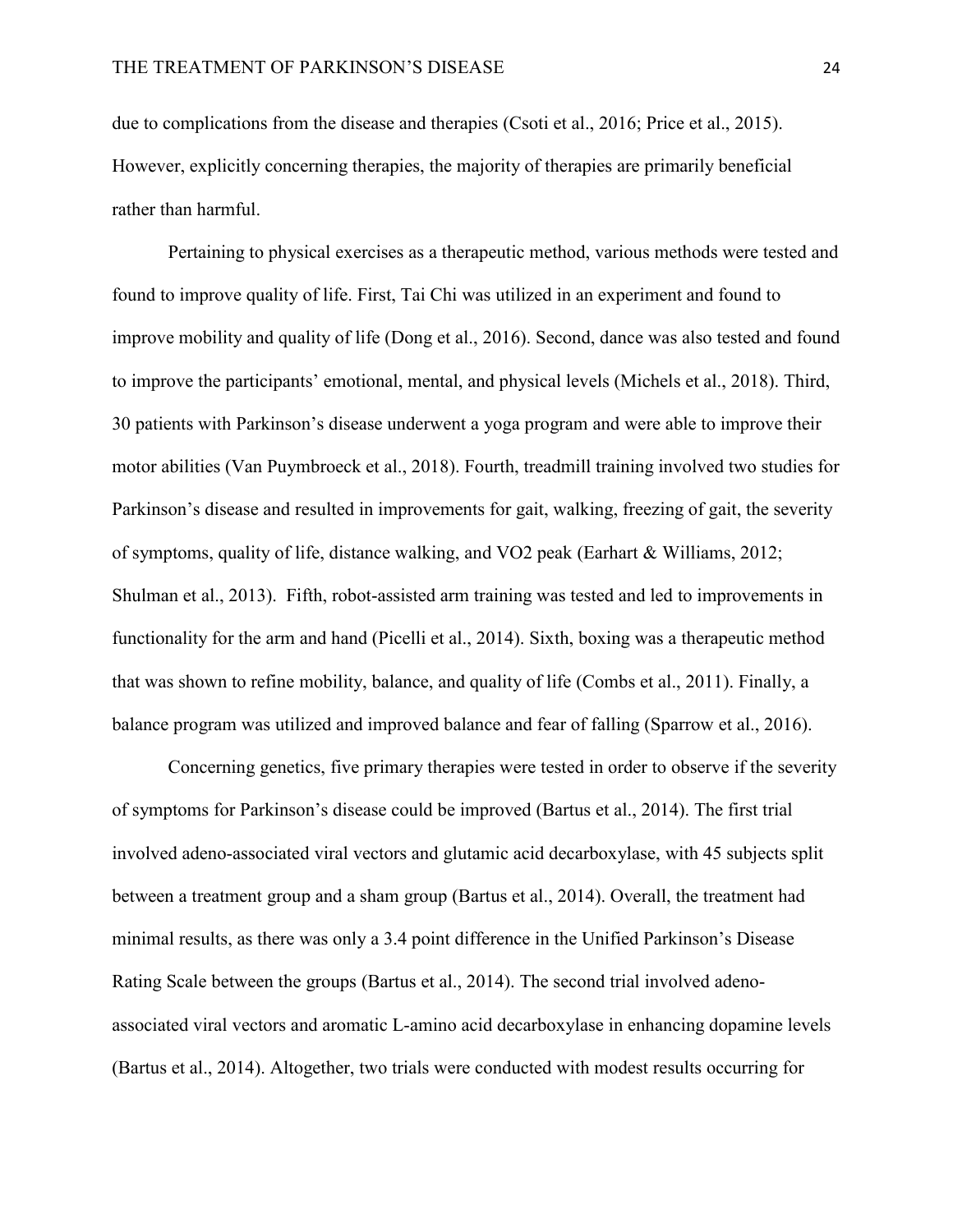alleviating symptoms (Bartus et al., 2014). For the third trial, Lenti-aromatic L-amino acid decarboxylase along with tyrosine hydroxylase and guanosine 5′-triphosphate cyclohydrolase1 were tested among 15 subjects with Parkinson's disease (Bartus et al., 2014). In the end, modest results also occurred with some minor complications (Bartus et al., 2014). Fourth, adenoassociated viral vectors and neurotrophic factors were tested in three different trials (Bartus et al., 2014). Improvements in quality of life and motor abilities were observed, but the methodology was reevaluated due to unsatisfactory therapeutic gene transport system to the pathological brain tissue (Bartus et al., 2014). Thus, future studies were advised for improving mechanisms to target the brain (Bartus et al., 2014). Finally, the fifth trial involved adeno-associated viral vectors and glial-derived neurotrophic factors with no significant improvements occurring (Bartus et al., 2014). Altogether, other possible therapeutic methods were discussed in other articles pertaining to kinase inhibitors and α-synuclein-directed therapies (AIDakheel et al., 2013). In all, other viable methods were discussed for treating Parkinson's disease in light of its pathology (AIDakheel et al., 2013).

Regarding pharmacological therapies, levodopa-carbidopa capsules have been shown to have positive effects on improving the effects of Parkinson's disease (Rizek et al., 2016). However, dyskinesia dystonia can be induced as a result (Obeso et al., 2017; Rizek et al., 2016). Thus, dopamine agonists have been used as a replacement (Rizek et al., 2016). Another method of treatment that has been proposed is a levodopa-carbidopa intestinal gel, which is a variation of the capsule (Rizek et al., 2016). Altogether, it is a relatively safe method and can result in faster absorption with improvements in life and autonomy (Rizek et al., 2016). A third method that has been proposed is nonsteroidal anti-inflammatory drugs, which have been shown to reduce inflammation (Ren et al., 2018). Overall, issues have arisen concerning the possibility that these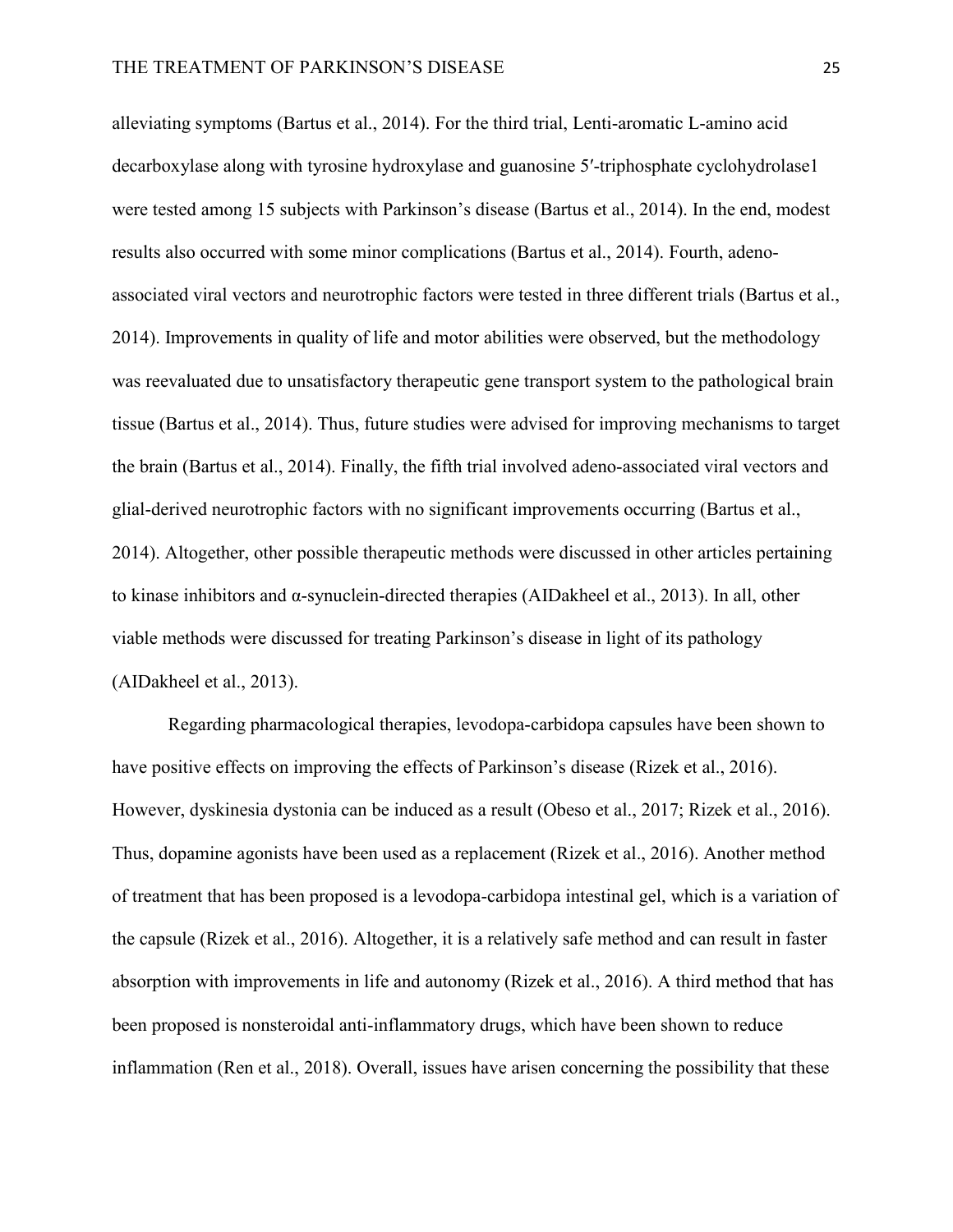drugs cause Parkinson's disease (Ren et al., 2018). However, studies have shown not to be inaccurate (Ren et al., 2018). As a result, nonsteroidal anti-inflammatory drugs hold potential as a method of treatment (Ren et al., 2018). Finally, neuroprotection and disease modification were addressed by utilizing various types of drugs (AIDakheel et al., 2013; Masilamoni & Smith, 2018). Overall, varied results were obtained depending on the method of treatment, but routes, such as using metabotropic glutamate receptors as potential targets, resulted in improved neuroprotection (AIDakheel et al., 2013; Masilamoni & Smith, 2018). In all, the side effects of numerous treatments have become a concern, as various symptoms or issues can arise (Csoti et al., 2016; International Anesthesia Research Society, n.d.; Obeso et al., 2017; Rizek et al., 2016). Thus, care must be taken when utilizing drugs, as the benefits must outweigh the disadvantages. In all, a cure rather than a therapy is currently being researched at Southeastern University and could hold great promise for treating the disease in the future (Darby Huber et al., 2019).

Finally, alternative therapies were tested for treating symptoms. First, neuroprotection and disease modification were addressed by evaluating various methods such as antioxidants and mitochondrial enhancers (AIDakheel et al., 2013). Overall, the results were inconclusive and in need of further studies (AIDakheel et al., 2013). Herbal medicines were then evaluated by analyzing three different methods, but all three were found to have no potential when used solely as a method of treatment (Kim et al., 2012). However, it was stated that herbal medicines might hold value when used in conjunction with conventional drugs (Kim et al., 2012). Deep brain stimulation was evaluated by examining two different studies and was found to be useful as a method for treatment (Dong et al., 2016; Hüzmeli & Yılmaz, 2018). Last, stem cell therapy was tested and yielded insignificant results with various complexities and limitations occurring (AIDakheel et al., 2013).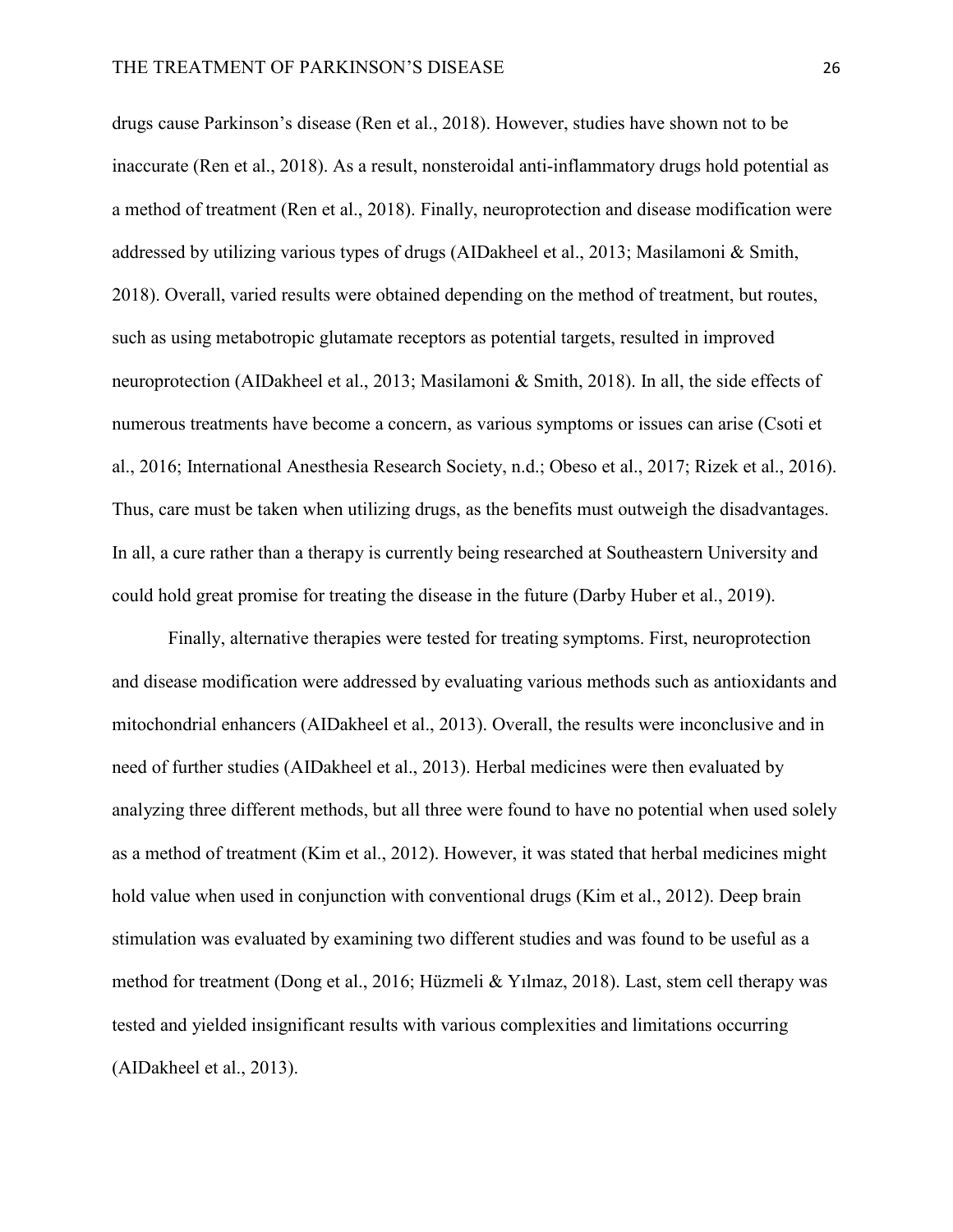In all, physical, genetic, pharmacological, and alternative methods for treatment have been shown to yield benefits to various degrees. Exercise was found to contain the best chances of success, as the multitude of therapies yielded positive benefits. For genetic therapy, benefits were observed but were not as significant in comparison to physical therapeutic methods. Regarding pharmacological therapies, various benefits were also observed depending on the method used, but the numerous side effects presented complications concerning what medications should be used. Overall though, a pharmacological cure may be found through research hopefully. Finally, the various alternative methods addressed had a variety of results. For example, stem cell therapy was found to be insignificant, while deep brain stimulation was deemed effective (AIDakheel et al., 2013; Dong et al., 2016; Hüzmeli & Yılmaz, 2018). In all, the diversity of the alternative methods section requires looking at each therapy individually, as each proposed treatment addresses Parkinson's disease in its own unique manner.

#### **Future Methods**

Altogether, as a treatment for Parkinson's disease begins to progress, new methods will be introduced, and others will become more prominent. Therefore, when examining the sources discussed above, it can be acknowledged that some of these methods hold great potential. For example, gene therapy provides a great opportunity as the genome is currently being studied to discover Parkinson's-associated mutations that can be treated to reverse the effects or stop the pathological progression (AIDakheel et al., 2013; Lin & Farrer, 2014). Thus, if an effective method were to be found, then gene therapy may be widely used for treatment. Concerning pharmacological therapy, future research may yield different drugs that prevent Parkinson's disease or reduce the symptoms without causing severe side effects. Thus, therapies, such as nonsteroidal anti-inflammatory drugs, may hold potential for the future (Ren et al., 2018).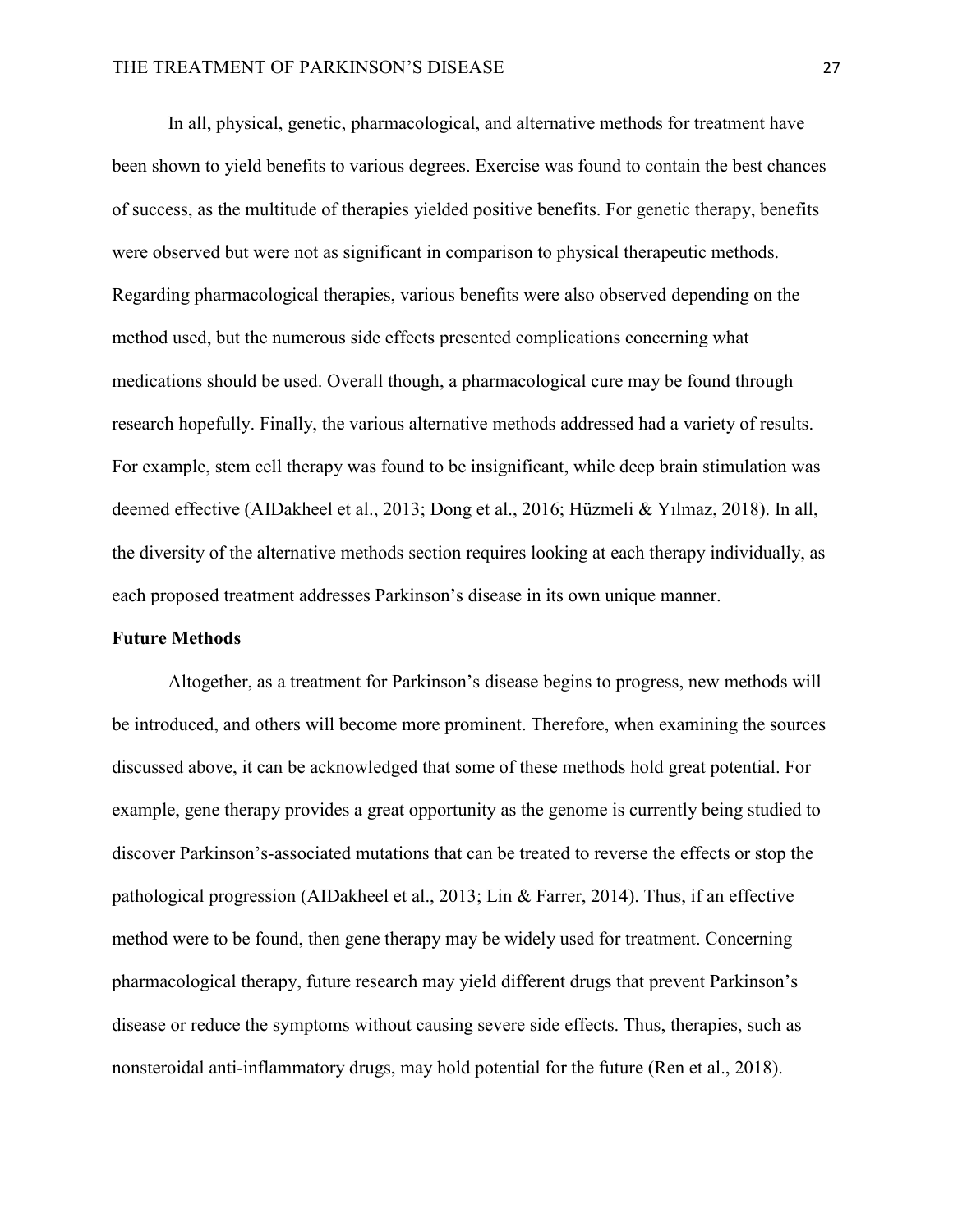Another therapy that may increase in usage is robot assistance, as it has been demonstrated to improve the functionality of the hand and arm (Picelli et al., 2014). In all, when addressing the research being conducted at Southeastern University, additional routes are being examined to determine if other options may hold potential for yielding higher amounts of DOPAL (Darby Huber et al., 2019). As a result, the timeline for finding a cure has been extended, as various options are now being evaluated (Darby Huber et al., 2019). However, this possibly provides a higher chance of finding a cure, as more options will be available for synthesizing DOPAL (Darby Huber et al., 2019).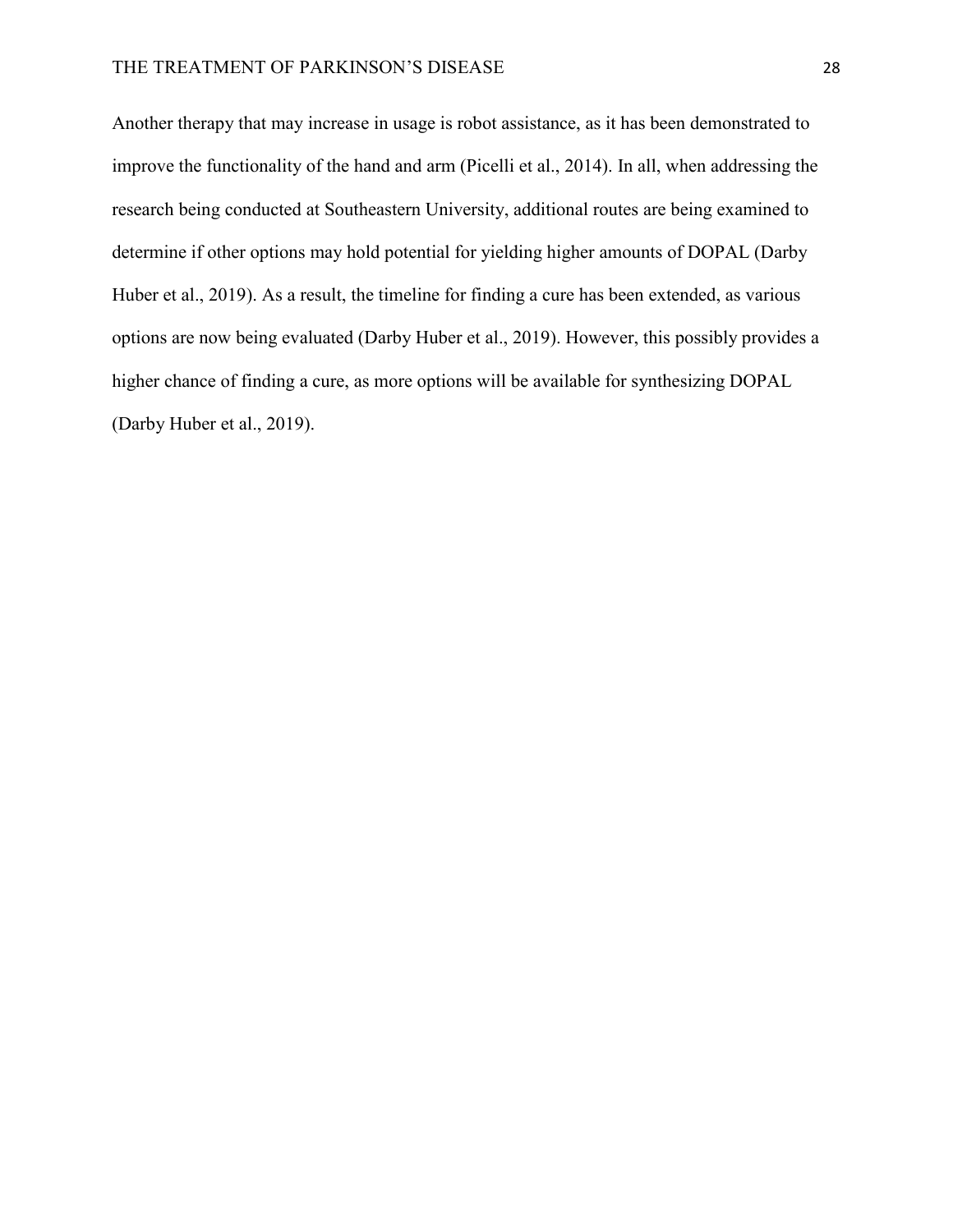#### **Conclusion**

In all, a thorough review of literature has been conducted in order to assess the variety of treatments that are available for treating Parkinson's disease. Physical exercise, gene therapy, pharmacological therapy, and alternative methods were the primary treatments evaluated and each type was found to have numerous benefits. In the end, these assessments promoted a discussion of the future, as certain procedures may increase in usage. A hypothesis was also formulated in terms of addressing a possible new method that could provide a cure. Therefore, when evaluating this thesis, numerous approaches can be utilized to provide an understanding of what Parkinson's disease is and what can be done to treat it.

When addressing the future for this current study, the next step that needs to be taken is to conduct further research on the methods addressed above. For example, further investigation needs to occur for gene therapy, as no other potential sources have been found so far. Thus, the primary goal for the future should be directed towards reinforcing the methods that have already been introduced. In terms of finding new methods, further research will also need to be conducted to discover if more opportunities are available for treatment. In all, as this process continues, more of the details for each study will be expounded upon, as the steps for each experiment will be discussed along with the specific results. As a result, the study will continue to be up-to-date and able to provide current information on the progress being made towards the treatment of Parkinson's disease.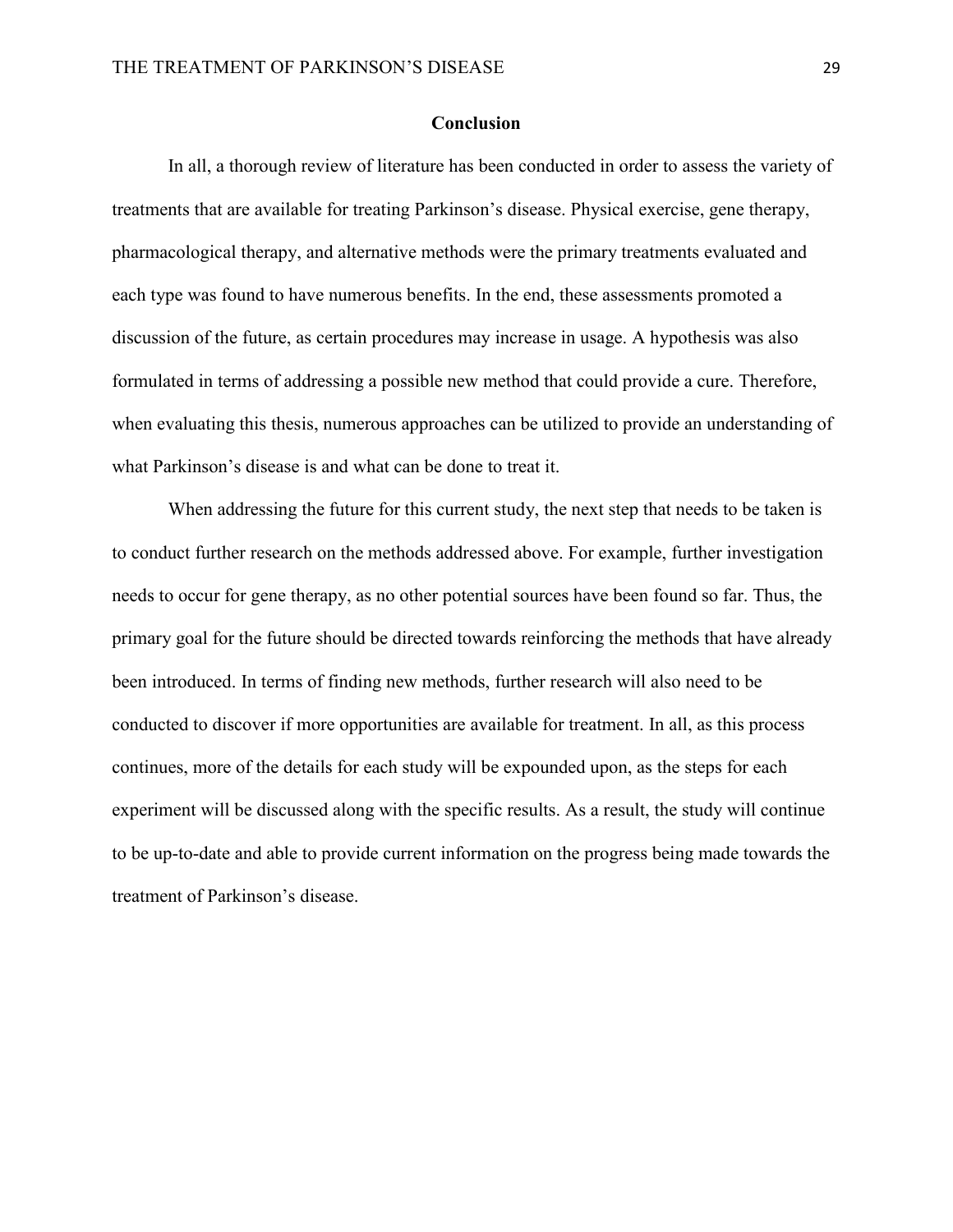#### **References**

- AIDakheel, A., Kalia, L. V., & Lang, A. E. (2013). Pathogenesis-targeted, disease-modifying therapies in parkinson disease. *Neurotherapeutics*, *11*(1), 6–23. https://www.ncbi.nlm.nih.gov/pmc/articles/PMC3899477/
- Bartus, R. T., Weinberg, M. S., & Samulski, R. J. (2014). Parkinson's disease gene therapy: Success by design meets failure by efficacy. *Molecular Therapy*, *22*(3), 487–497. https://doi.org/10.1038/mt.2013.281
- Bessone, F. (2010). Non-steroidal anti-inflammatory drugs: What is the actual risk of liver damage? *World Journal of Gastroenterology : WJG*, *16*(45), 5651–5661. https://doi.org/10.3748/wjg.v16.i45.5651
- Brown, J., Pan, W.-X., & Dudman, J. T. (2014). The inhibitory microcircuit of the substantia nigra provides feedback gain control of the basal ganglia output. *eLife*, *3*. https://doi.org/10.7554/eLife.02397
- Burke, W. J., Kumar, V. B., Pandey, N., Panneton, W. M., Gan, Q., Franko, M. W., O'Dell, M., Li, S. W., Pan, Y., Chung, H. D., & Galvin, J. E. (2008). Aggregation of x-synuclein by dopal, the monoamine oxidase metabolite of dopamine. *Acta Neuropathol*. https://doi.org/10.1007/s00401-007-0303-9
- Caligiore, D., Pezzulo, G., Baldassarre, G., Bostan, A. C., Strick, P. L., Doya, K., Helmich, R. C., Dirkx, M., Houk, J., Jörntell, H., Lago-Rodriguez, A., Galea, J. M., Miall, R. C., Popa, T., Kishore, A., Verschure, P. F. M. J., Zucca, R., & Herreros, I. (2017). Consensus Paper: Towards a Systems-Level View of Cerebellar Function: the Interplay Between Cerebellum, Basal Ganglia, and Cortex. *Cerebellum (London, England)*, *16*(1), 203–229. https://doi.org/10.1007/s12311-016-0763-3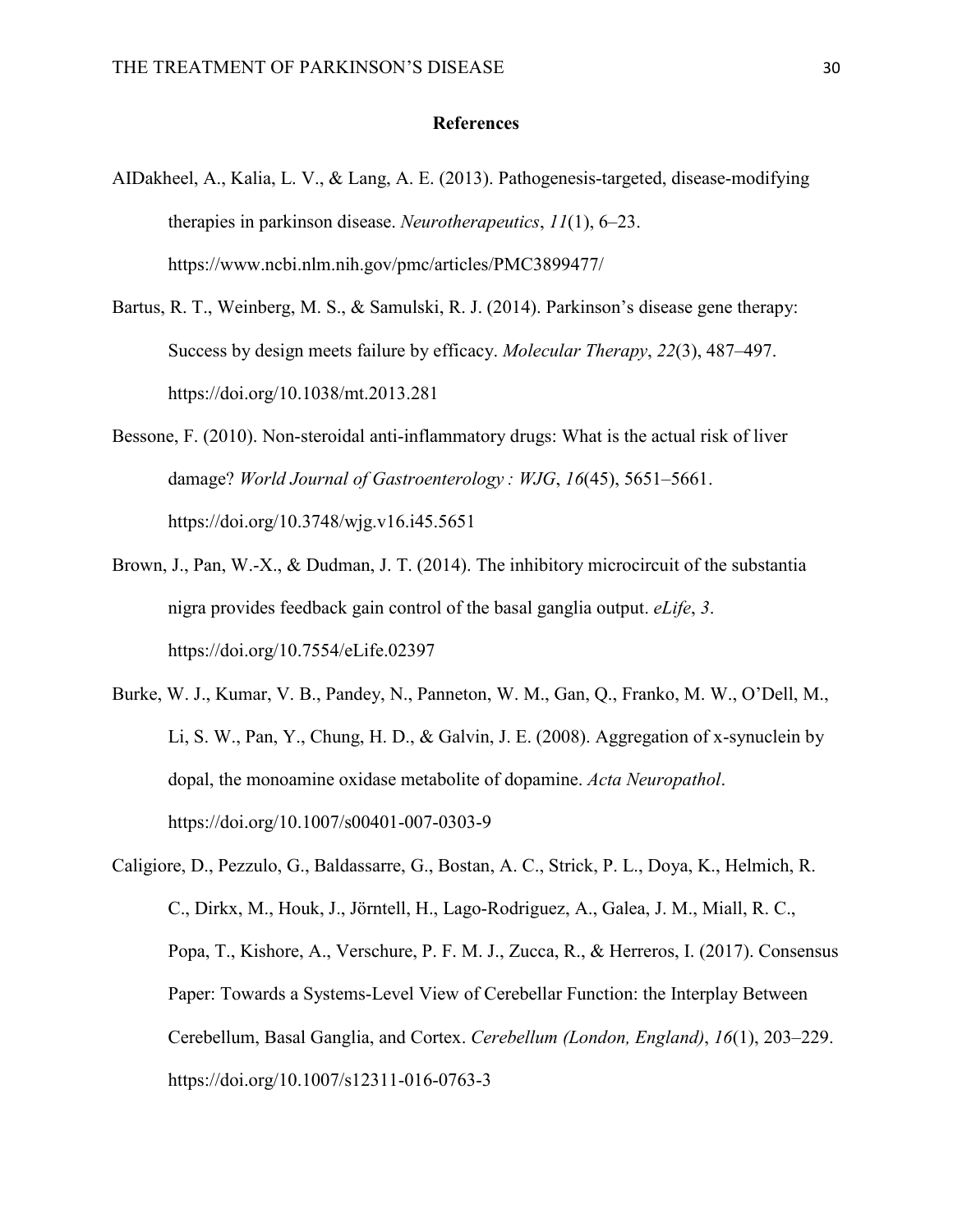- Cheung, C., Bhimani, R., Wyman, J. F., Konczak, J., Zhang, L., Mishra, U., Terluk, M., Kartha, R. V., & Tuite, P. (2018). Effects of yoga on oxidative stress, motor function, and nonmotor symptoms in parkinson's disease: A pilot randomized controlled trial. *Pilot and Feasibility Studies*, *4*. https://doi.org/10.1186/s40814-018-0355-8
- Combs, S., Diehl, M., Staples, W., Conn, L., Davis, K., Lewis, N., & Schaneman, K. (2011). Boxing training for patients with parkinson disease: A case series. *Physical Therapy*, *91*(1), 132–142.

https://seu.idm.oclc.org/login?url=https://search.ebscohost.com/login.aspx?direct=true&d b=a9h&AN=57506999&site=ehost-live&scope=site

- Csoti, I., Jost, W. H., & Reichmann, H. (2016). Parkinson's disease between internal medicine and neurology. *Journal of Neural Transmission*, *123*, 3–17. https://doi.org/10.1007/s00702-015-1443-z
- da Silva, F. C., Iop, R. da R., de Oliveira, L. C., Boll, A. M., de Alvarenga, J. G. S., Gutierres Filho, P. J. B., de Melo, L. M. A. B., Xavier, A. J., & da Silva, R. (2018). Effects of physical exercise programs on cognitive function in parkinson's disease patients: A systematic review of randomized controlled trials of the last 10 years. *PLoS ONE*, *13*(2), 1–19. https://doi.org/10.1371/journal.pone.0193113
- Darby Huber, Micah Smith, James Donnelly, Ralph Salvatore, Tori Scheffler, Jose DesLauriers, Jacob Hobby, Nicholas Schofield, & Terrence Gavin. (2019, April). *Efforts Toward The Synthesis Of 3,4-Dihydroxyphenylacetaldehyde (DOPAL): A Potential Endogenous Neurotoxin That May Play A Role In The Development Of Parkinson's Disease*. Southeastern University Science Symposium, Southeastern University.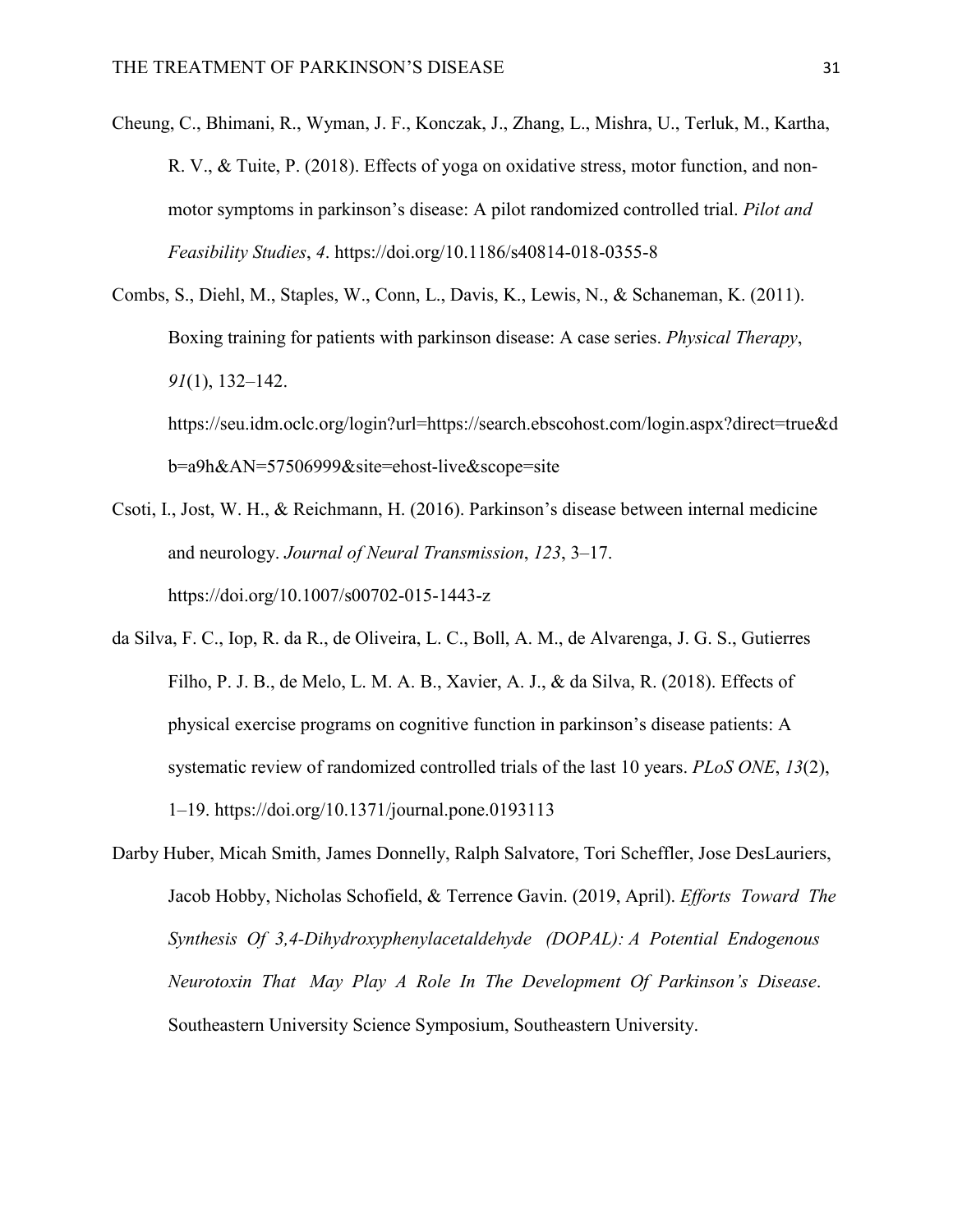- David, F. J., Robichaud, J. A., Leurgans, S. E., Poon, C., Kohrt, W. M., Goldman, J. G., Comella, C. L., Vaillancourt, D. E., & Corcos, D. M. (2015). Exercise improves cognition in parkinson's disease: The pret-pd randomized clinical trial. *Movement Disorders*, *30*(12), 1657–1663. https://doi.org/10.1002/mds.26291
- Dong, J., Cui, Y., Li, S., & Le, W. (2016). Current pharmaceutical treatments and alternative therapies of parkinson's disease. *Current Neuropharmacology*, *14*(4), 339–355. https://doi.org/10.2174/1570159X14666151120123025
- Earhart, G. M., & Williams, A. J. (2012). Treadmill training for individuals with parkinson disease. *Physical Therapy*, *92*(7), 893–897. https://doi.org/10.2522/ptj.20110471
- Ellis, T., Boudreau, J. K., DeAngelis, T. R., Brown, L. E., Cavanaugh, J. T., Earhart, G. M., Ford, M. P., Foreman, K. B., & Dibble, L. E. (2013). Barriers to exercise in people with parkinson disease. *Physical Therapy*, *93*(5), 628–636. https://doi.org/10.2522/ptj.20120279
- Gao, L., Zhang, J., Chan, P., & Wu, T. (2016). Levodopa Effect on Basal Ganglia Motor Circuit in Parkinson's Disease. *CNS Neuroscience & Therapeutics*, *23*(1), 76–86. https://doi.org/10.1111/cns.12634
- Hüzmeli, E. D., & Yılmaz, A. (2018). Effect of deep brain stimulation on quality of life in patients with parkinson's disease. *Parkinsonlu Hastalarda Derin Beyin Stimülasyonunun Yaşam Kalitesine Etkisi.*, *24*(3), 264–268. https://doi.org/10.4274/tnd.49260
- International Anesthesia Research Society. (n.d.). *MAO inhibitor: meperidine toxicity*. OpenAnesthesia. Retrieved November 7, 2019, from https://www.openanesthesia.org/mao-inhibitor-meperidine-toxicity/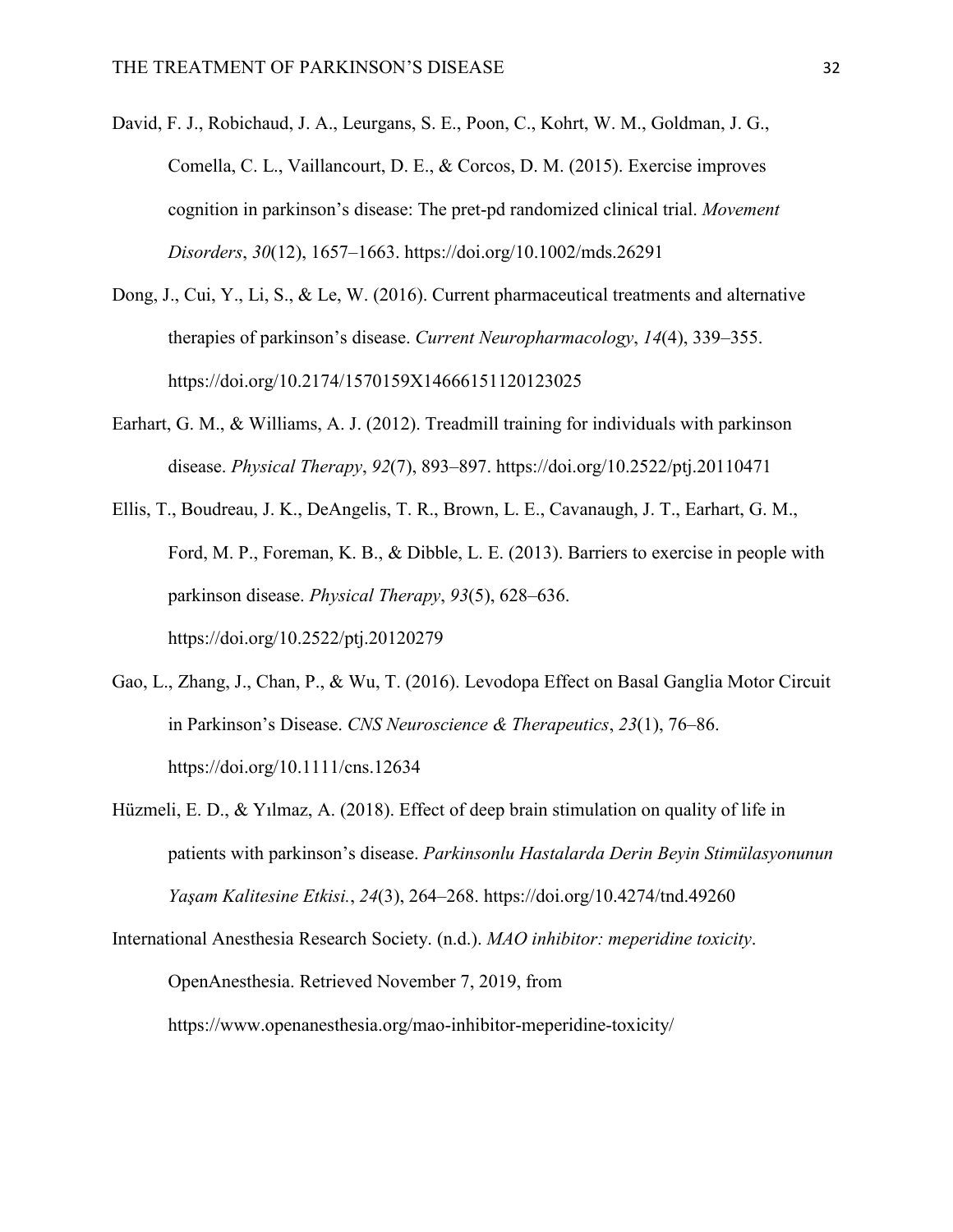- Jankovic, J. (2008). Parkinson's disease: Clinical features and diagnosis. *Journal of Neurology, Neurosurgery & Psychiatry*, *79*(4), 368–376. https://doi.org/10.1136/jnnp.2007.131045
- Kim, T.-H., Cho, K.-H., Jung, W.-S., & Lee, M. S. (2012). Herbal medicines for parkinson's disease: A systematic review of randomized controlled trials. *PLoS ONE*, *7*(5). https://doi.org/10.1371/journal.pone.0035695
- Lin, M. K., & Farrer, M. J. (2014). Genetics and genomics of parkinson's disease. *Genome Medicine*, *6*(6), 48. https://doi.org/10.1186/gm566
- Marras, C., Beck, J. C., Bower, J. H., Roberts, E., Ritz, B., Ross, G. W., Abbott, R. D., Savica, R., Van Den Eeden, S. K., Willis, A. W., & Tanner, C. (2018). Prevalence of Parkinson's disease across North America. *NPJ Parkinson's Disease*, *4*. https://doi.org/10.1038/s41531-018-0058-0
- Masilamoni, G. J., & Smith, Y. (2018). Metabotropic glutamate receptors: Targets for neuroprotective therapies in parkinson disease. *Current Opinion in Pharmacology*, *38*, 72–80. https://doi.org/10.1016/j.coph.2018.03.004
- Mehrnoosh Ghandili, & Sunil Munakomi. (2019). Neuroanatomy, Putamen. *StatPearls-NCBI Bookshelf*. https://www.ncbi.nlm.nih.gov/books/NBK542170/
- Mhyre, T. R., Boyd, J. T., Hamill, R. W., & Maguire-Zeiss, K. A. (2012). Parkinson's Disease. *Sub-Cellular Biochemistry*, *65*, 389–455. https://doi.org/10.1007/978-94-007-5416-4\_16

Michael J. Fox Foundation. (2019). *Parkinson's diagnosis questions: The Michael J. Fox foundation*. The Michael J. Fox Foundation for Parkinson's Research | Parkinson's Disease. https://www.michaeljfox.org/understanding-parkinsons/i-have-got-what.php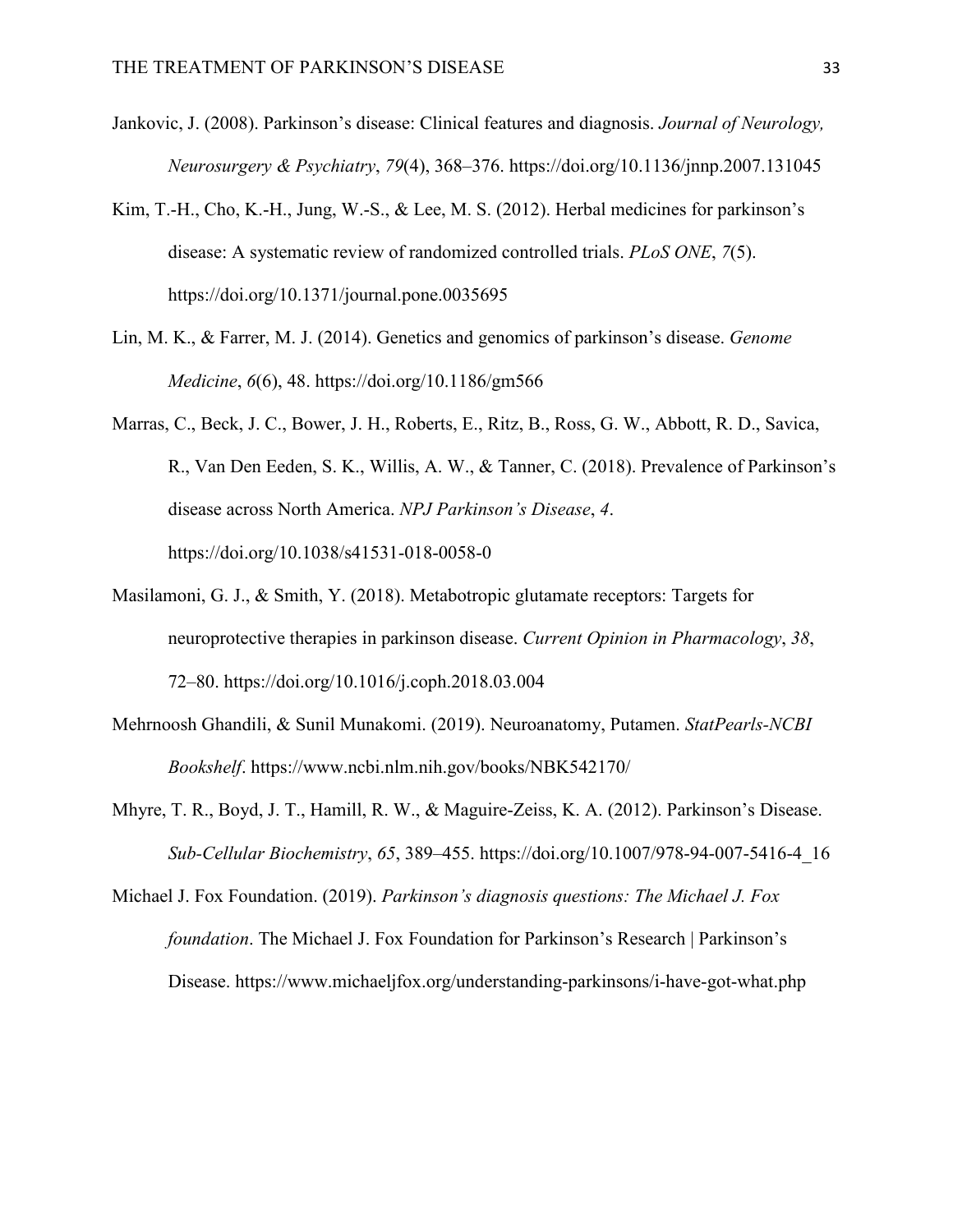Michels, K., Dubaz, O., Hornthal, E., & Bega, D. (2018). "Dance therapy" as a psychotherapeutic movement intervention in parkinson's disease. *Complementary Therapies in Medicine*, *40*, 248–252. Scopus. https://doi.org/10.1016/j.ctim.2018.07.005

- Ni, X., Liu, S., Lu, F., Shi, X., & Guo, X. (2014). Efficacy and safety of tai chi for parkinson's disease: A systematic review and meta-analysis of randomized controlled trials. *PLoS ONE*, *9*(6). https://doi.org/10.1371/journal.pone.0099377
- Obeso, J. A., Stamelou, M., Goetz, C. G., Poewe, W., Lang, A. E., Weintraub, D., Burn, D., Halliday, G. M., Bezard, E., Przedborski, S., Lehericy, S., Brooks, D. J., Rothwell, J. C., Hallett, M., DeLong, M. R., Marras, C., Tanner, C. M., Ross, G. W., Langston, J. W., … Stoessl, A. J. (2017). Past, present, and future of parkinson's disease: A special essay on the 200th anniversary of the shaking palsy. *Movement Disorders : Official Journal of the Movement Disorder Society*, *32*(9), 1264–1310. https://doi.org/10.1002/mds.27115
- Picelli, A., Tamburin, S., Passuello, M., Waldner, A., & Smania, N. (2014). Robot-assisted arm training in patients with parkinson's disease: A pilot study. *Journal of Neuroengineering and Rehabilitation*, *11*, 28. https://doi.org/http://dx.doi.org/10.1186/1743-0003-11-28
- Price, C. C., Levy, S.-A., Tanner, J., Garvan, C., Ward, J., Akbar, F., Bowers, D., Rice, M., & Okun, M. (2015). Orthopedic surgery and post-operative cognitive decline in idiopathic parkinson's disease: Considerations from a pilot study. *Journal of Parkinson's Disease*, *5*(4), 893–905. https://doi.org/10.3233/JPD-150632
- Ren, L., Yi, J., Yang, J., Li, P., Cheng, X., & Mao, P. (2018). Nonsteroidal anti-inflammatory drugs use and risk of Parkinson disease. *Medicine*, *97*(37). https://doi.org/10.1097/MD.0000000000012172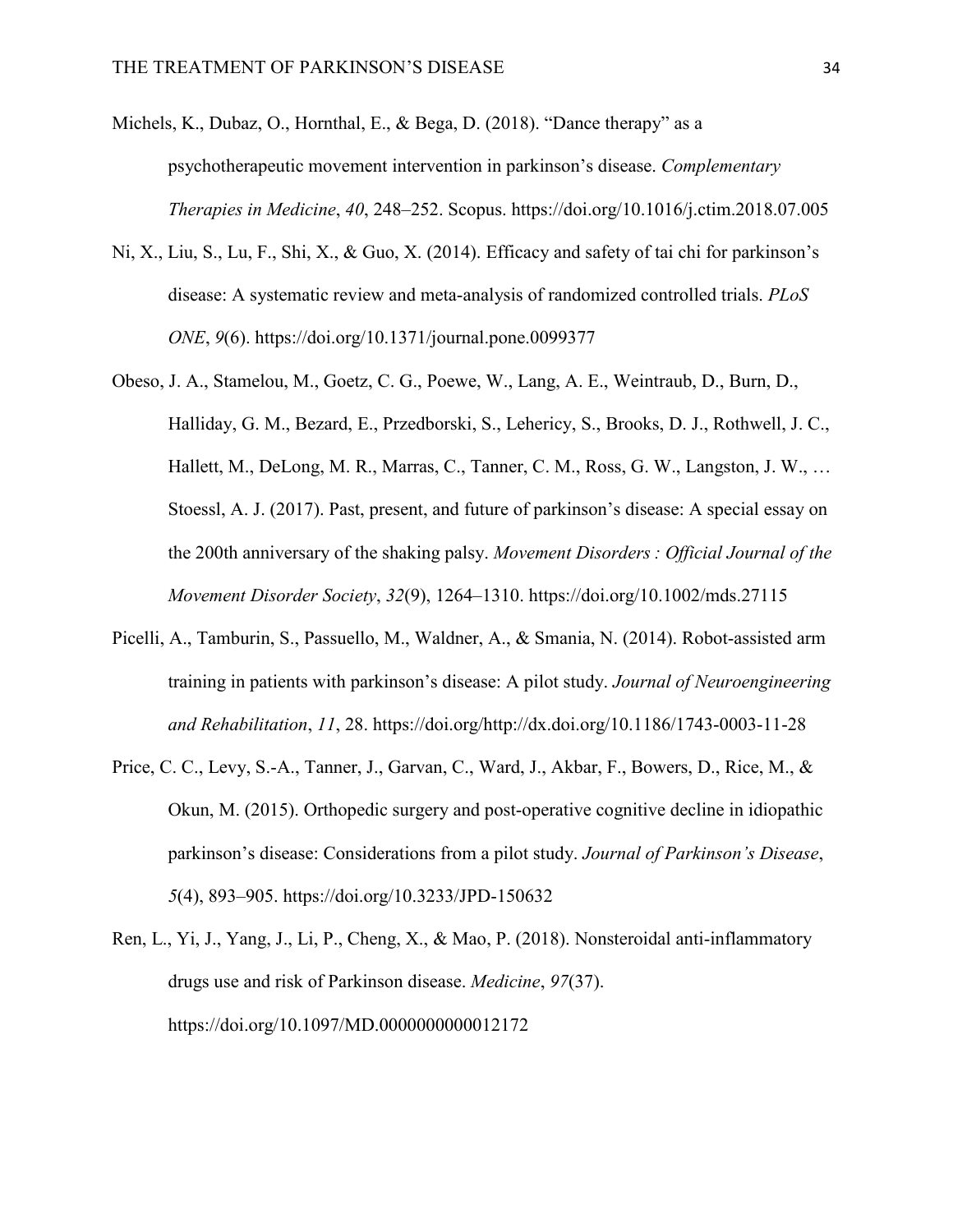- Rizek, P., Kumar, N., & Jog, M. S. (2016). An update on the diagnosis and treatment of Parkinson disease. *CMAJ : Canadian Medical Association Journal*, *188*(16), 1157–1165. https://doi.org/10.1503/cmaj.151179
- Senior Living. (2017, November 29). *1900-2000: Changes In Life Expectancy In The United States*. SeniorLiving.org. https://www.seniorliving.org/history/1900-2000-changes-lifeexpectancy-united-states/
- Shulman, L. M., Katzel, L. I., Ivey, F. M., Sorkin, J. D., Favors, K., Anderson, K. E., Smith, B. A., Reich, S. G., Weiner, W. J., & Macko, R. F. (2013). Randomized clinical trial of 3 types of physical exercise for patients with parkinson disease. *JAMA Neurology*, *70*(2), 183–190. https://doi.org/10.1001/jamaneurol.2013.646
- Sian, J., Youdim, M. B. H., Riederer, P., & Gerlach, M. (1999). MPTP-Induced Parkinsonian Syndrome. *Basic Neurochemistry: Molecular, Cellular and Medical Aspects. 6th Edition*. https://www.ncbi.nlm.nih.gov/books/NBK27974/

Sparrow, D., DeAngelis, T. R., Hendron, K., Thomas, C. A., Saint-Hilaire, M., & Ellis, T. (2016). Highly challenging balance program reduces fall rate in parkinson disease. *Journal of Neurologic Physical Therapy*, *40*(1), 24–30. https://www.ncbi.nlm.nih.gov/pmc/articles/PMC4681297/

Van Puymbroeck, M., Walter, A., Hawkins, B. L., Sharp, J. L., Woschkolup, K., Urrea-Mendoza, E., Revilla, F., Adams, E. V., & Schmid, A. A. (2018). Functional improvements in parkinson's disease following a randomized trial of yoga. *Evidence-Based Complementary and Alternative Medicine : eCAM*, *2018*. https://doi.org/10.1155/2018/8516351